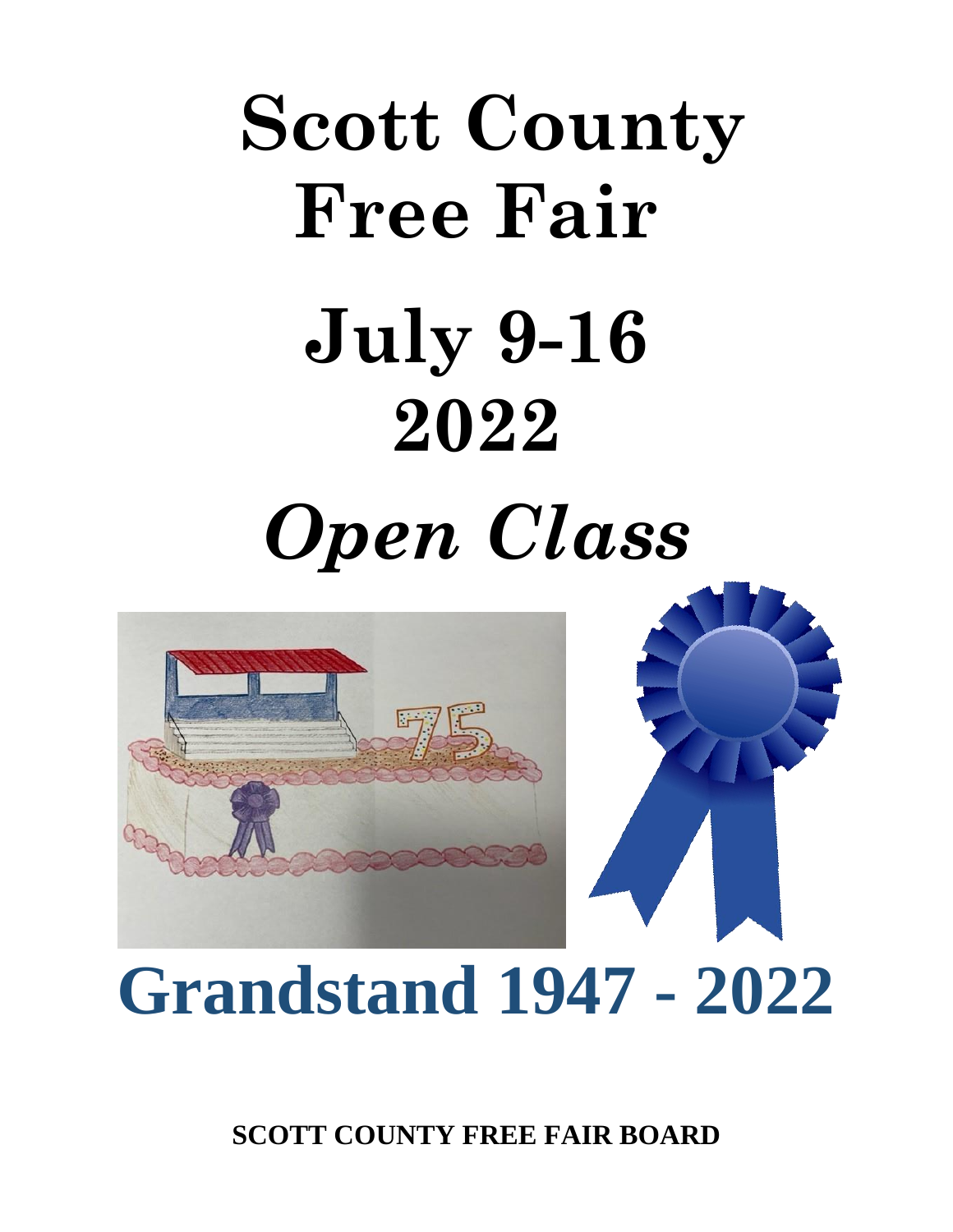#### **Where to find us: (620) 214-3224 Office: 210 W 4th St., Suite 1 within Scott County Extension Office Fairgrounds: Office under Grandstand (fair week only!) Fair Office Phone, Fair Week ONLY (620) 872-2626 Scott County Extension Office (620) 872-2930**

#### **BOARD MEMBERS**

**President – Rick Kahl Vice-President – Kelley Palkowitsh Secretary & Treasurer - Kay Harkness**

#### **BOARD MEMBERS**

 Jamie Martinez Kirk James Bryan Mulligan Lori Vasquez

#### **SCOTT COUNTY EXTENSION AGENT**

Carol Ann Crouch Janet Harkness Jennifer LaSalle Anthony Reardon Renee Tuttle

> **FAIR SECRETARIES** Kay Harkness Jan Metzen

#### **SCOTT COUNTY COMMISSIONERS**

Gary Skibbe Jerry BuxtonPerry Nowak

#### **4-H Sales Committee**

Russell Berning Clint Pearson Anne Lampe

 Duane Strine Brandon Berry

Jeremy Jones Stefani Jones Eric Vasquez

**TRAFFIC CONTROL** Scott County Sheriff's Department

### **NOT RESPONSIBLE FOR ACCIDENTS**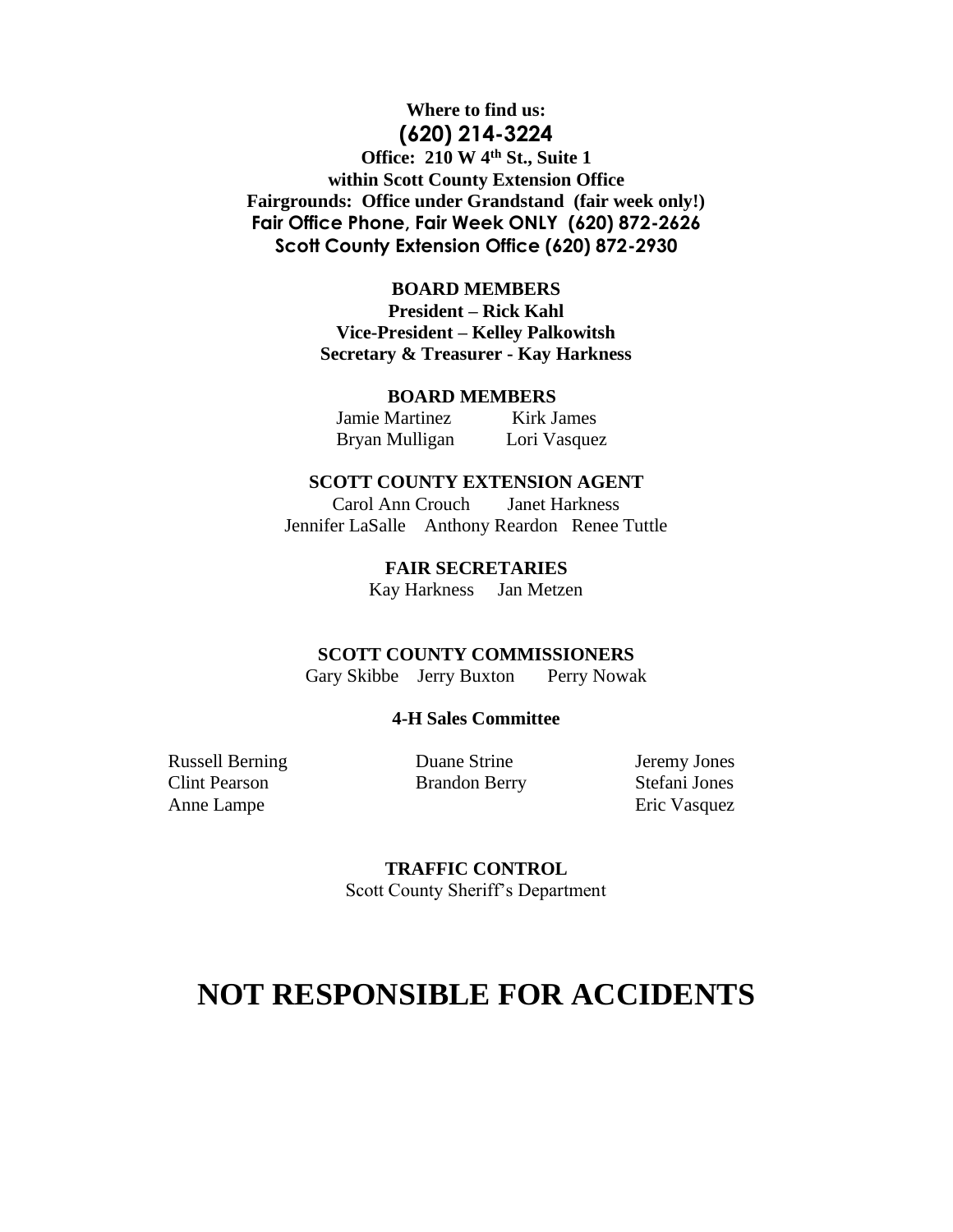#### **Scott County Free Fair Open Class General Rules**

 **Open Class Age Divisions: PW: PeeWee 6 yrs & under J: Junior 7-12 yrs I: Inter 13-18 yrs A: Adult 19-60 yrs Sr: Senior 61 yrs & Up**

**Rule I**: Exhibits may be made by any bona fide resident of Scott City Trade Area. Only residents of or operators in Scott County are eligible to cash premiums; others eligible for ribbons only. Unless designated otherwise premiums, \$3 Blue, \$2 Red, \$1 White. **Rule II:** Exhibitors are responsible to enter all exhibits on entry cards at time exhibits are brought to the fairgrounds. Prizes will not be paid if not properly entered. Entry cards will be available at the Extension Office.

**Rule III:** Pre-entry of exhibits **is required for all livestock, including rabbits and poultry.** Open class pre-entry of all other exhibits is appreciated, has no deadline, just appreciate knowing anticipated entries for planning purposes. Please call the Extension Office 872-2930 or return pre-entry form found on the last page of Open Class Fair Book.

**Rule III:** Exhibitors should note carefully, special rules published for application to the various departments in which their entries may be made.

**Rule IV:** The Danish system of judging will be used in both Open Class and 4-H, except livestock. Under the Danish system an exhibit must have received a blue ribbon in order to be named a Champion or Reserve Champion.

**Rule V:** Decisions of judges will be final.

**Rule VI:** Any exhibitor attempting to interfere with the judges during judging or who publicly expresses disapproval on the grounds of the fair shall forfeit the premium won by that person. **Rule VII:** In no way shall the officer or members be held responsible for any loss or damage to the property of any exhibitor whether such loss or damage shall arise from accident or any cause

whatsoever.

**Rule VIII:** Exhibits, upon arriving, must be properly listed and tagged by exhibitor. Exhibitor must furnish own equipment and bedding for livestock entries. Exhibitors are required to clean stalls or forfeit premium money.

**Rule IX:** One entry may be exhibited in only one class, and only one entry per class except where otherwise designated.

**Rule X:** 4-H members may not exhibit an entry in more than one division, except livestock. **Rule XI:** All exhibits shall be put in place and released at times listed on schedule unless the division rules state otherwise. Premiums will be forfeited by exhibitors taking other

exhibits early. **Exhibits not picked up during release time will forfeit all premiums unless arrangements have been made through the Extension Office, prior to release time.**

**Rule XII:** Livestock with Kansas origin requires no health certificate, however, all animals will be inspected at the time of unloading or shortly thereafter by the superintendents of classes & events to see that there is no evidence of a contagious or infectious disease.

Superintendents may require inspection by a local veterinarian.

**Rule XIII:** In each open class department \$15 will be awarded to the Grand Champion and \$10 to the Reserve Grand Champion.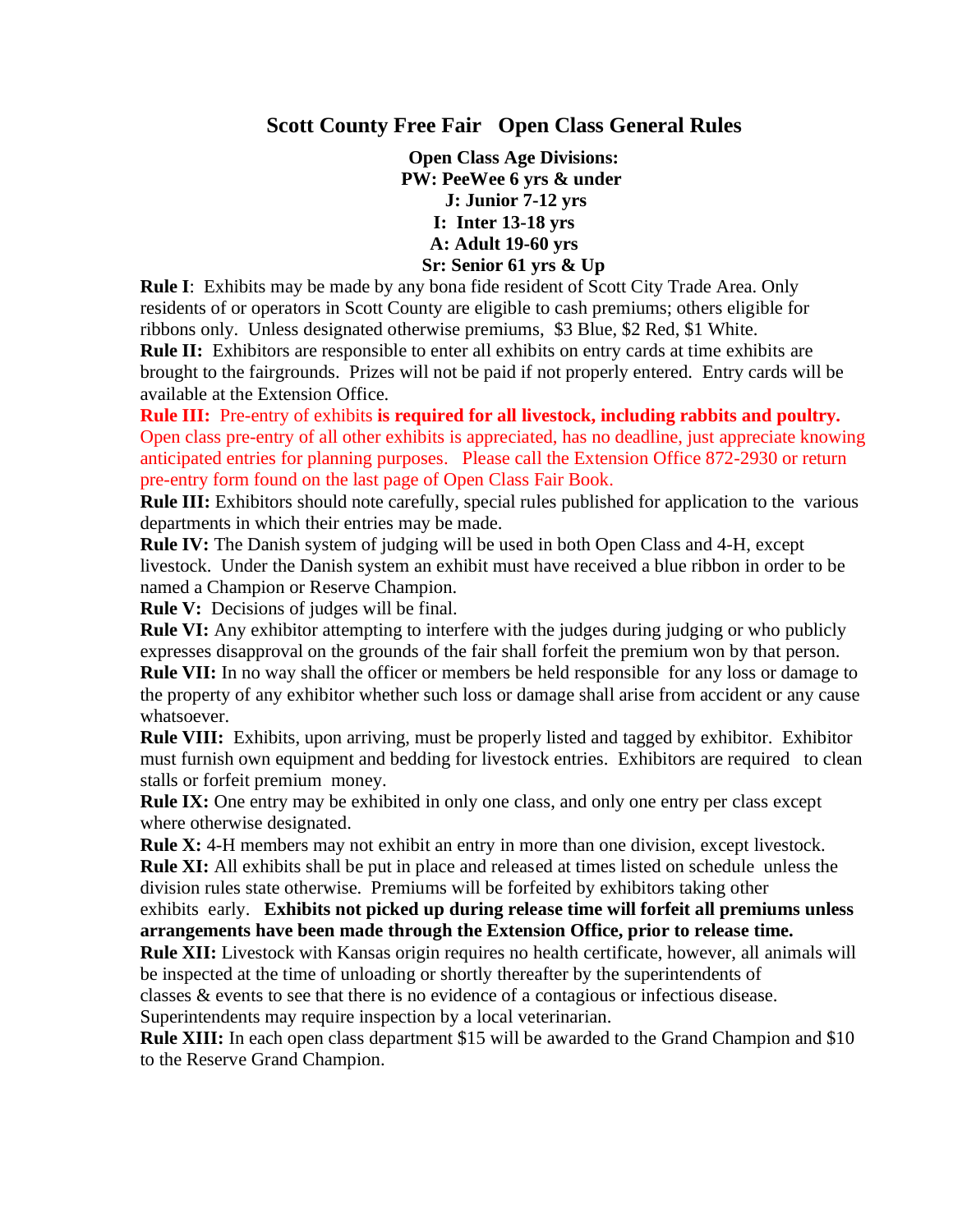#### *LIVESTOCK (Cattle, Goats, Llamas, Poultry, Rabbits, Sheep, Swine)*

#### **Rules for all Livestock**

1. All livestock must be owned by exhibitor. *Livestock (beef, sheep, swine and meat goats) that are entered in either the 4-H youth and/or open show classes must be designated a breeding animal or a market animal. An animal exhibit is not able to be exhibited as both a breeding animal and a market animal within the same show. 4-H youth must be enrolled in either the breeding animal or market animal project of their species. Members may enroll in both areas to exhibit at fair providing that they own both a breeding and a market animal. All animals must be identified with a unique numbered tag or notches.*

2. Pre-entry is required by designed date in fair schedule.

3. The exhibitor must furnish his own feed, feed boxes, water buckets and bedding.

- 4. Animals will be divided into breeds if exhibits are sufficient to warrant it.
- 5. Exhibitors must bring only healthy animals to the Fair.
- 6. The Fair management reserves the right to refuse any entry.
- 7. Exhibitor must show animals during the judging of the class.
- 8. Premiums: Beef 1st \$10.00. 2nd \$9.00, 3rd \$8.00;

all other open class species:  $1^{st}$  \$8.00,  $2^{nd}$  \$7.00,  $3^{rd}$  \$6.00.

#### **Superintendents**

#### **BEEF CATTLE**

| 1. Bull | $3. \text{Cow}$ |
|---------|-----------------|
| 2. Calf | 4. Heife        |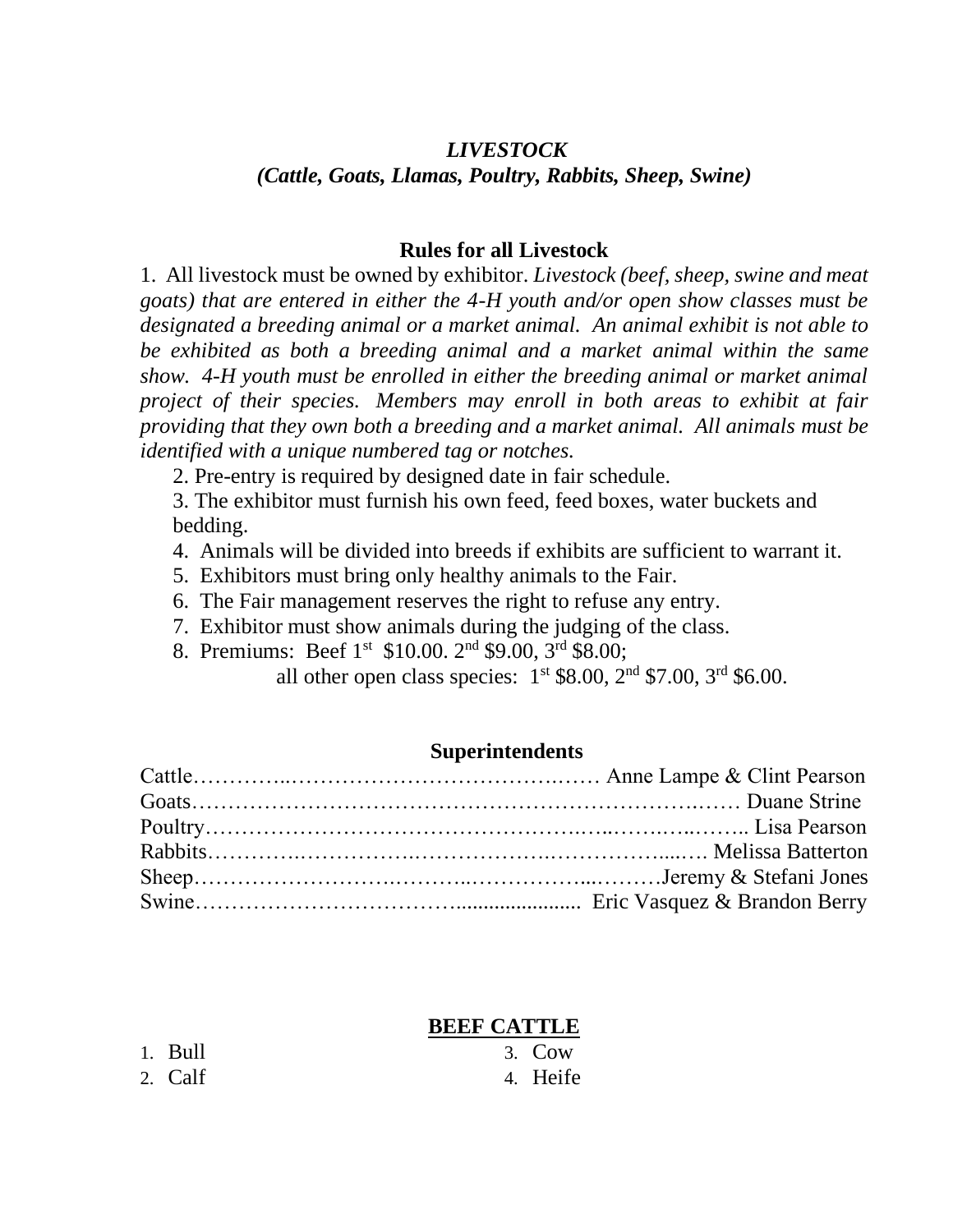#### **BUCKET CALF**

Additional rules:

**1.** Calves must have been born from Jan. 1 - July 1, of the current year.

**2.** Calves may be male or female; all calves will be shown in the same class. Calves must check in on Monday and stay through release time.

- **3.** One calf per exhibitor.
- **4.** Judging of each entry will be based on the following:
	- **a.** What the exhibitor learned about caring for and raising the calf.
	- **b.** Fitting and showing
	- **c.** The general health and appearance of the calf.

d. Placings will be made primarily based on the interview with the exhibitor, not on quality of animal.

Class No.

25. Bucket calf

#### **DAIRY CATTLE**

1. Entries will be placed in classes the day of judging.

2. No health certificate required. Animals must be free of abscesses and otherwise healthy.

- 75. Heifer Calves
- 76. Junior Yearling Heifer 77. Senior Yearling Heifer
- 78. 2year old Heifers or Cows
- 79. 3year old or older Cows

### **GOATS**

Additional Rules:

- 1. Be free from testicle and castration scar tissue
- 2. Required health check will be held during 4-H weigh in times. Open Class Goats must be checked in at that time also. See fair schedule.
- 3. Goats need to be shown clipped prior to arrival to 3/8" of hair.
- 4. You are encouraged to show with a halter.
- 5. Entries will be placed in classes by weight the day of the show
- 6. All goats, including wethers, must be identified with a registered tattoo or an official USDA scrapie premises ID tag.
- 7. Breeding doe may be shown clipped and blocked they do not have to be slick shorn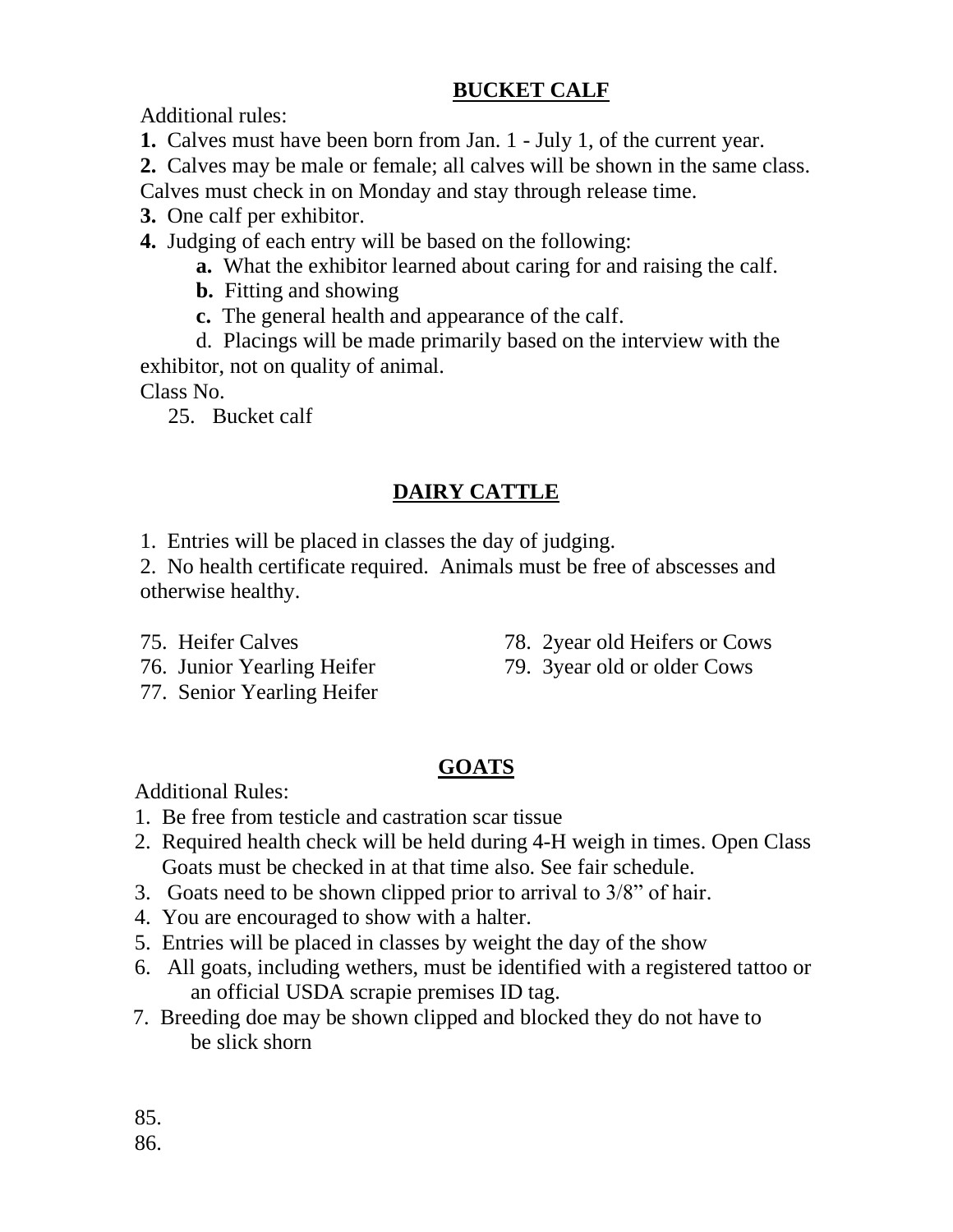#### **POULTRY**

Read: " Rules for all Animals". Additional Rules:

- 1. Request for pen space must be made in the Extension Office.
- 2. All birds must be on grounds by 6 pm Tuesday. They will be released following the livestock auction on Friday
- 3. Cages and Bedding will be furnished and must be cleaned up by exhibitor or premium will be forfeited.
- 4. Exhibitors must be present for the show and should be prepared to hold their birds for the judge.
- 5. Two entries may be made per class.
- 6. Prizes: Blue \$5, Red \$4.50, White \$4

125. Standard Breeds - large fowl, one young or old bird of either sex (judged on the Standard of Perfection) 126. Crossbreeds & Other Breeds large fowl, one young or old bird of either sex (judged on production qualities & condition of bird) 127. Standard Breeds - Bantams, one young or old bird of either sex (judged on the Standard of Perfection) 128. Crossbreeds & Other Breeds - Bantams, one young or old bird of

either sex (judged on production qualities & condition of bird) 129. Pen of Three Pullets 130. Pen of Three Hens 131. Market pen of three – 3 broilers or fryers of same breed 132. Hen with chicks

- 133. Gamebirds
- 134. 1 Turkey, either sex
- 135. 1 Duck, either sex
- 136. 1 Goose, either sex

#### **RABBITS**

Additional rules:

1. Exhibitor may enter as many as 6 entries. All 6 entries may be of the same class. All rabbits must be on grounds by 6 pm Tuesday. They will be released following the livestock auction on Friday.

2. Cages must be cleaned by during designated removal time or premiums will be forfeited.

3.All breeds compete together.

190. Doe 191. Does and Litter (litter under 2 months) 192. Buck 193.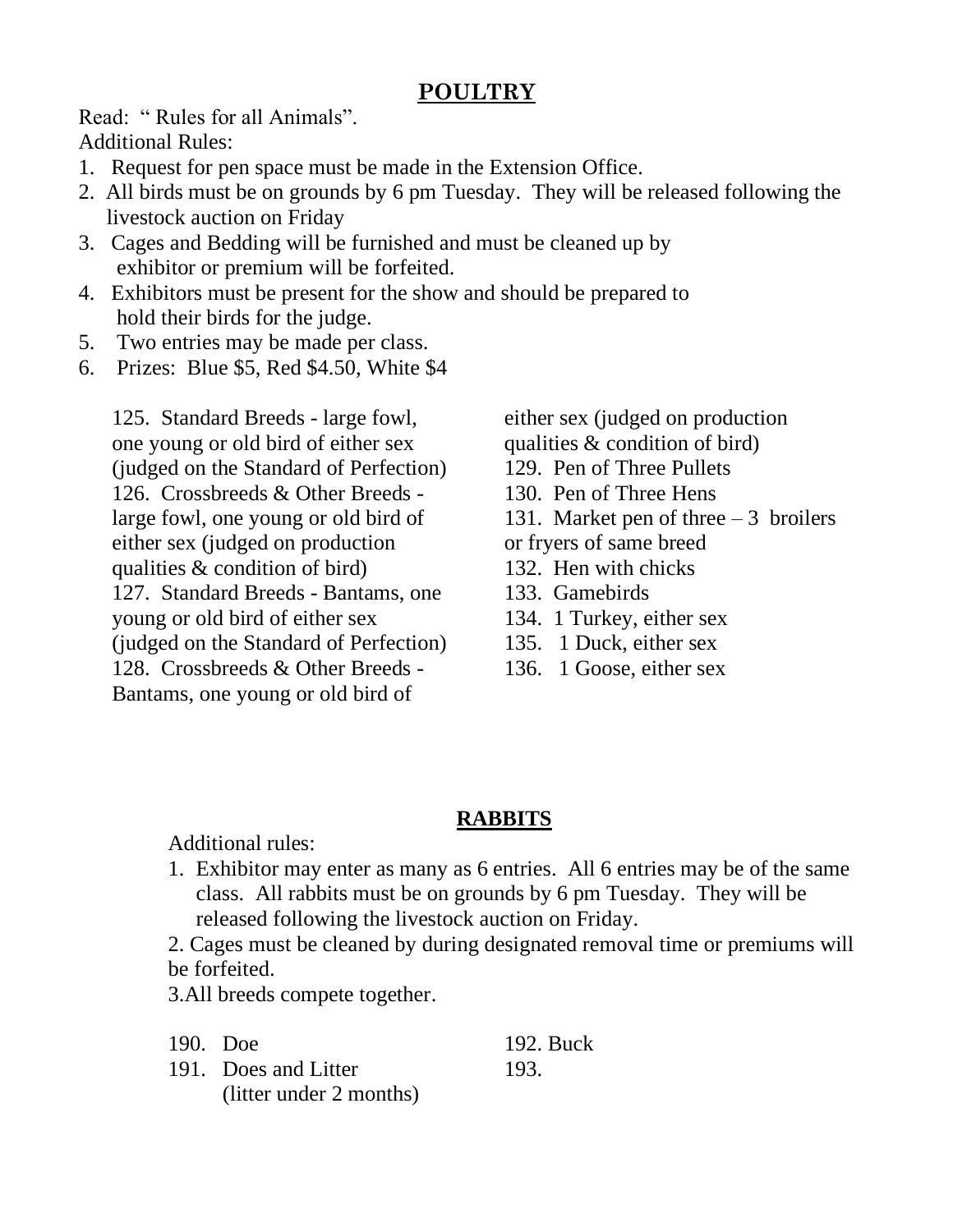#### **SHEEP**

Additional rules:

1. Market lambs must:

a. be born after Jan 1 of current year; be wethers or ewe lambs b.be free from testicle and castration scar tissue

c. be free of active lamb fungus. Required health check will be held during 4-H weigh in times. Open Class sheep must be checked in at that time also. See fair schedule.

d. all sheep must be identified with an official USDA scrapie premises ID tag

2. All market lambs will be "slickshorn" at check-in and show time.

3. Showing and Handling of Sheep: No exhibitor shall lift the front legs of their lamb from

the ground by pulling the animal from the head and or neck. During the judges inspection

 or handling, the feet of the animal are expected to be in contact with the ground.

201. Market lambs 202. Ewe 203. Ram

#### **SWINE**

225. Market Swine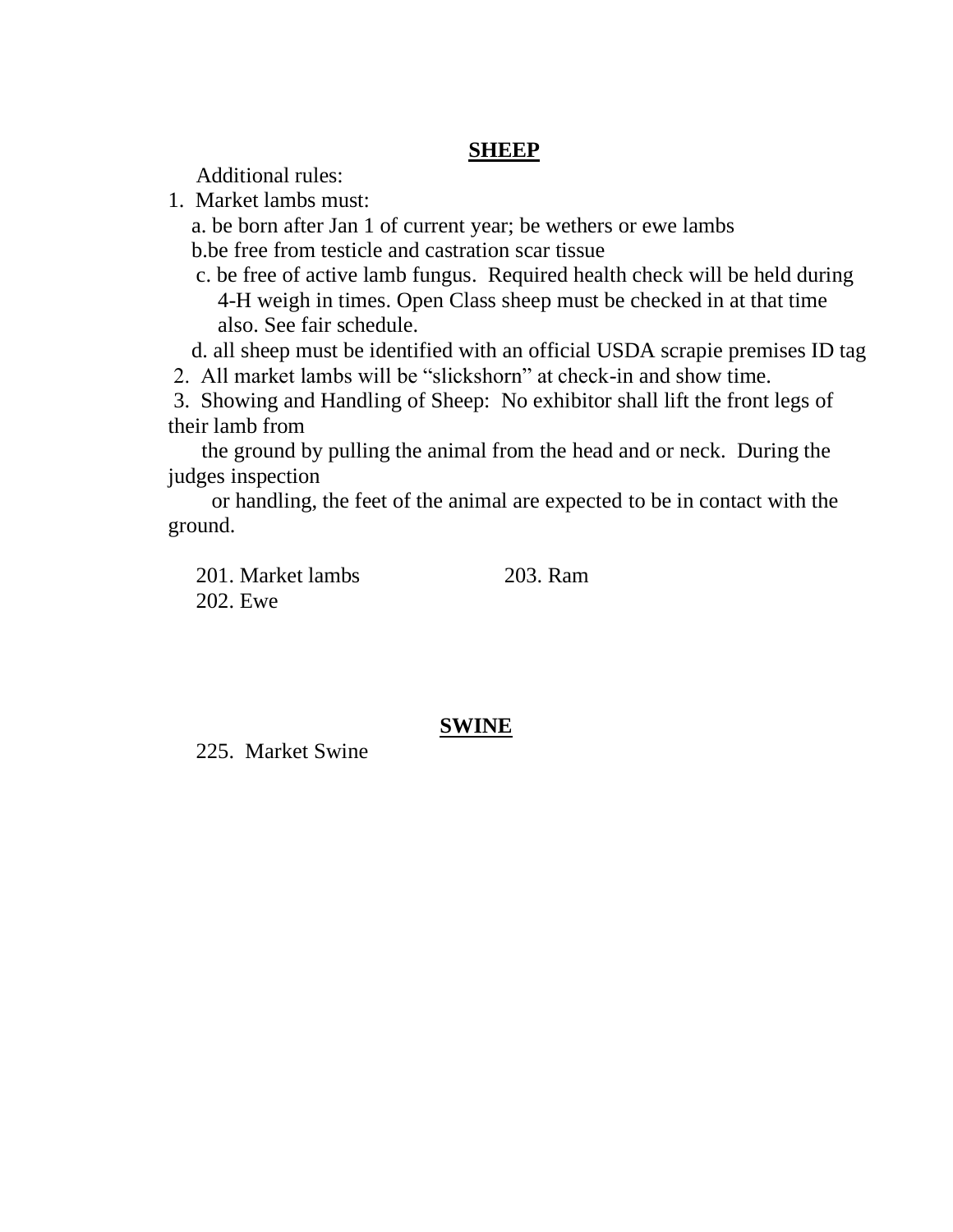#### *BANNERS*

Superintendent………………………………………………………………

#### **RULES**

1. If you plan to enter a banner at the fair, call the Extension Office, 872- 2930.

2. Banners are a two dimensional display, depicting one idea. Banners are to be a minimum of 3 feet x 4 feet and maximum of 3 feet x 5 feet. Please attach an "S" hook on string or wire to support banner.

3. Banners must be hung on a rod and rope or hanging wire, strong enough to support the banner. Banners should be made of materials that permit the banner to be folded or rolled, without damaging the display. Detachable larger items are permitted. If not able to roll or fold, banner will be disqualified by judge and/or superintendent.

4. Banner must be current year's work.

5. Prizes: 1<sup>st</sup>-Blue-\$10.00; 2<sup>nd</sup>-Red-\$8.00; 3<sup>rd</sup>-White-\$6.00.

| 301. Service group or club      |
|---------------------------------|
| 302. Commercial (must be        |
| educational $-$ no advertising) |

303. Individual person (must be educational - no advertising) 304. Church, Nursing Home or Hospital

#### *BOOTHS*

Superintendent………………………………………………………….……………

#### **Rules**

- 1. Any club, group, or organization may enter this class. **Booth space must be reserved one week prior to the fair, along with a \$20 fee.** The money will be refunded if clean-up of booth area is to standards of fair board.
- 2. Booths may depict some phase of unit, club project, community activity, subject matter. Current year only.
- 3. Booths are to be completed prior to judging and left for display until fair booth release.
- 4. Booth size shall be 6 feet by 6 feet.
- 5. Prizes: 1<sup>st</sup>-Blue-\$20; 2<sup>nd</sup>-Red-\$18; 3<sup>rd</sup>-White-\$15.
- 326. Commercial (no advertising)
- 328. Institution (i.e. church, nursing home, health dept)
- 327. Service group or club
- 329. Individual person (must be educational, no advertising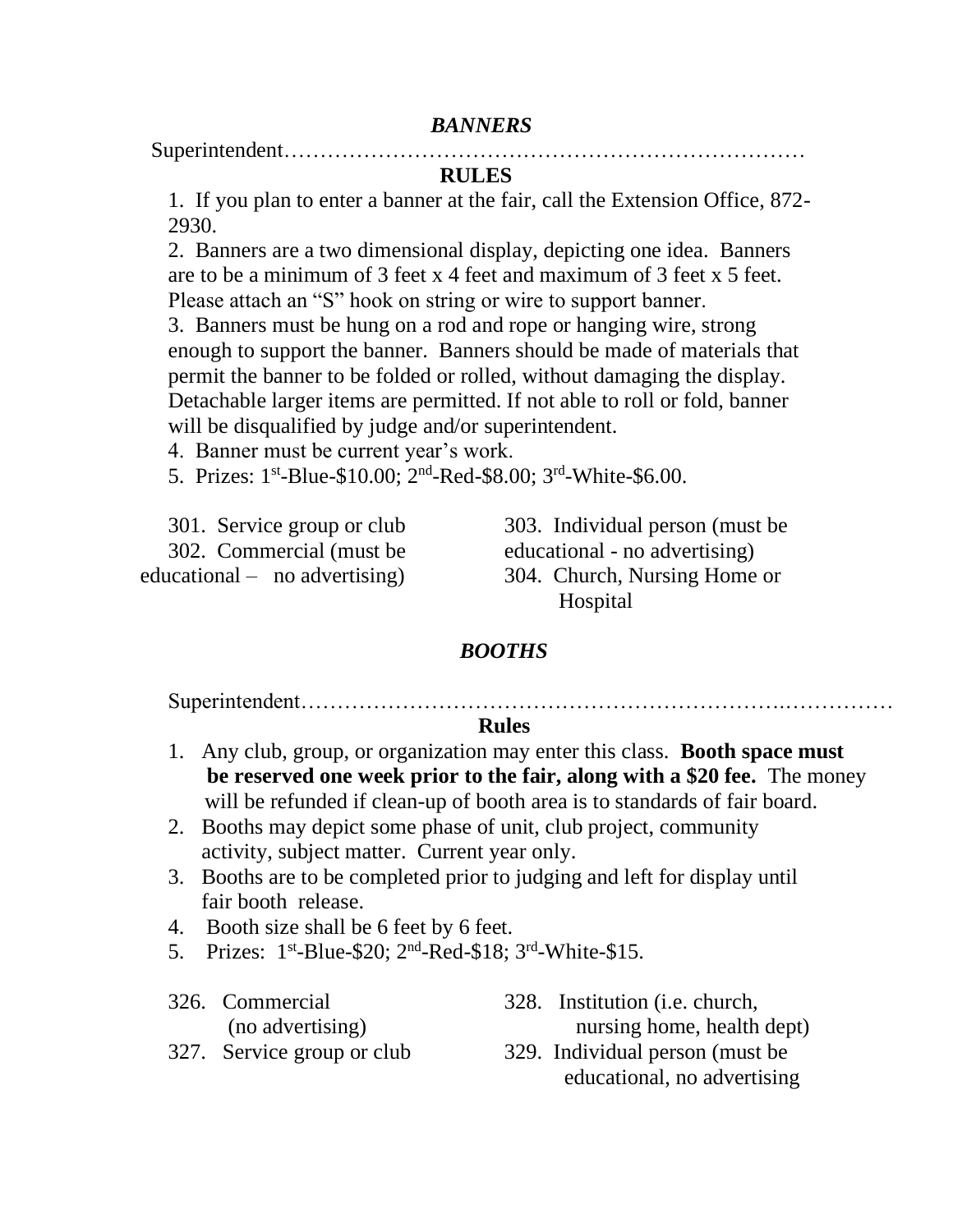#### *CROPS*

Superintendents…….…………………………………………..Rick Kahl

#### **RULES**

- **1.** Each exhibitor is limited to one entry in each class in this department. Hybrid sorghums must be named.
- 2. No duplicate will be accepted from one farm.

3. Variety must be named.

4. To encourage producers to exhibit mature crops, class No. 595-599 will include corn and grain sorghum produced in the previous year.

#### **WHEAT**

All exhibits in the wheat classes shall consist of one gallon of wheat grown and harvested in the present year. The wheat should not be hand picked. All entries must be made under the variety name. The entries will be grouped according to the classification under awards. Entries will be judged on the basis of seed quality, uniformity, commercial grade and condition.

- 501. All Hard White Varieties
- 502. All HRW Blends
- 503. All Other Commercial **Varieties**

504. All Westbread HRW **Varieties** 505. All KSU HRW Varieties 506. Public HRW Varieties

**GRAIN SORGHUM** (Grown on Irrigated Land) (Cut milo heads with 3 inch stalk)

515. Hybrid sorghum 10 heads,

grown on irrigated land

516. Hybrid sorghum 10 heads, grown on dry land

535. Hybrid forage sorghum 10 stalks grown on irrigated land 536. Hybrid forage sorghum 10

**FORAGE SORGHUM** (Grown on Irrigated Land) stalks grown on dry land 537. Any other 10 stalks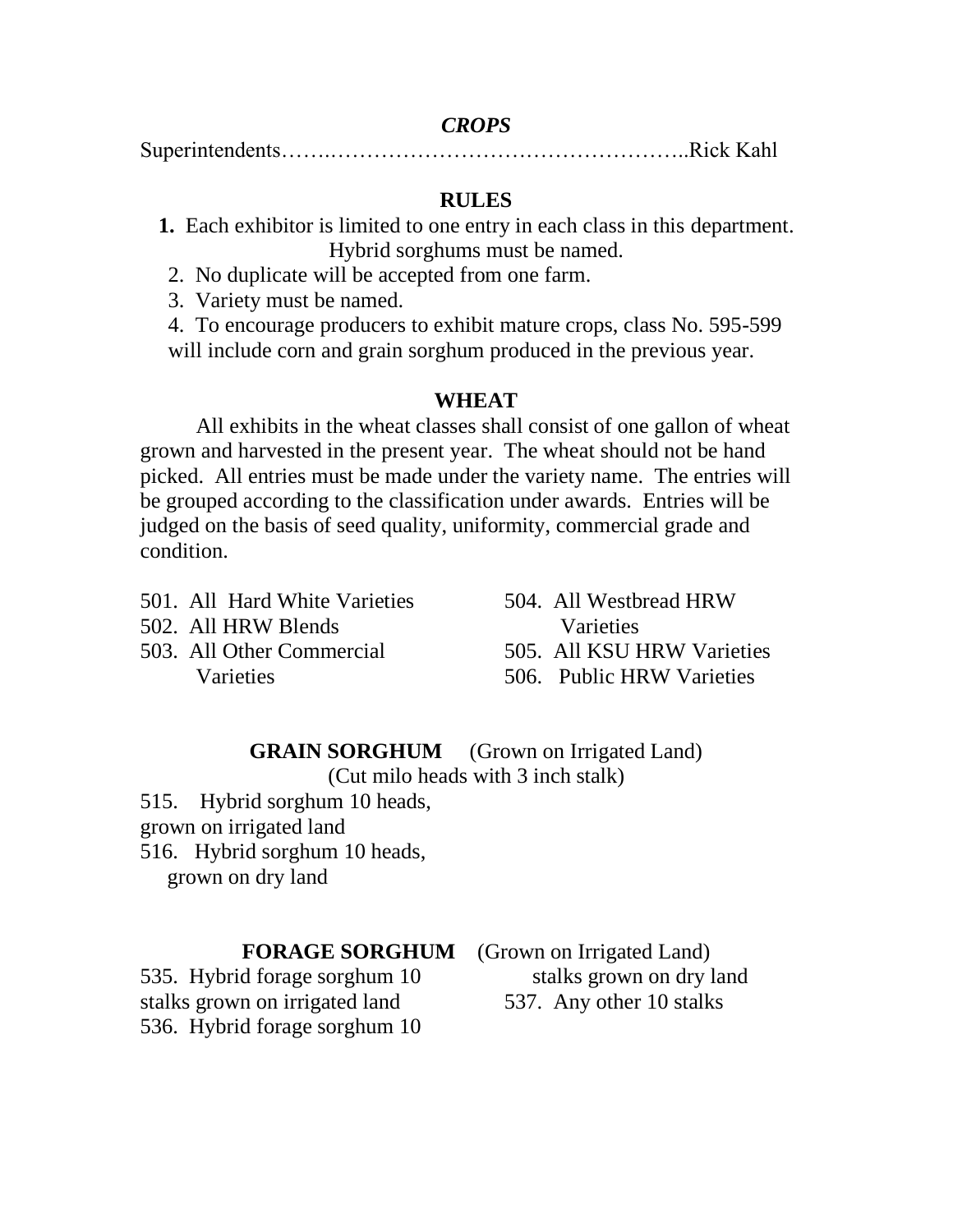#### **CORN**

575. Corn (silage) (early maturing) 10 stalks

- 576. Corn (silage) (medium maturing) 10 stalks
- 577. Corn (silage) (late maturing) 10 stalks
- 578. Corn (grain) (early maturing) 10 stalks
- 579. Corn (grain) (medium maturing) 10 stalks
- 580. Corn (grain) (late maturing) 10 stalks

#### **MISCELLANEOUS**

585. 1 bale of Alfalfa hay 586. 1 quart adapted variety Alfalfa seed (must be named correctly) 587. Pinto beans, 2 plants

588. Soybeans, 2 plants 589. Black-eyed peas, 2 plants 590. Cotton Boll

#### **MATURE CROPS COLLECTED**

595. Mature ear corn, 10 ears (collected in the fall of previous year)

596. Mature sorghum heads, 10 heads (collected in the fall of previous year)

597. Last year crop, 1 gallon thrashed corn 598. Last year crop, 1 gallon

thrashed sorghum grain 599. Last year crop, 1 gallon thrashed soybeans

#### **"NOT RESPONSIBLE FOR ACCIDENTS"**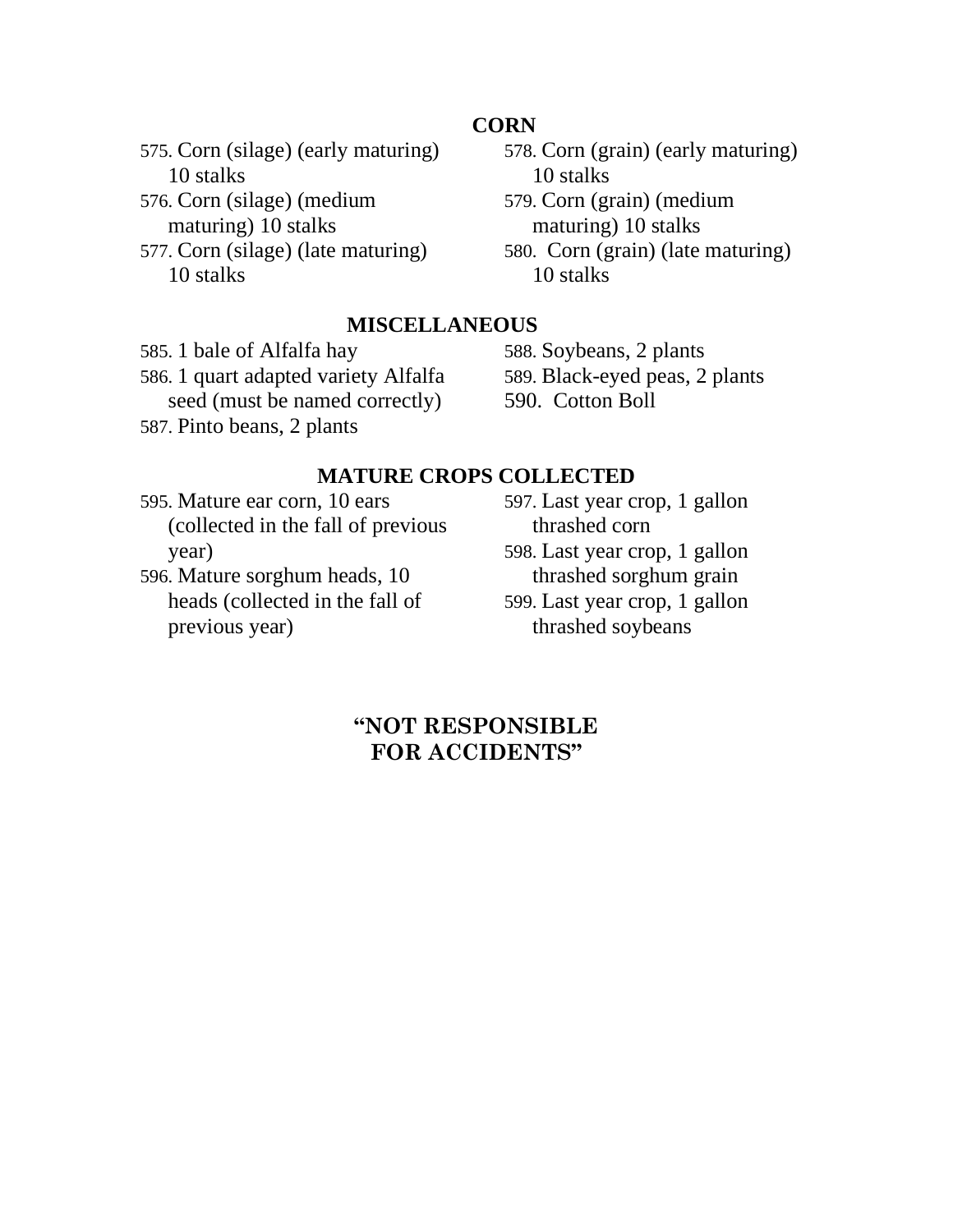#### *FANCY WORK*

Superintendent…….………...………….Millie Dearden & Ida Richardson

#### **RULES**

1. All articles shall be handmade by the exhibitor and may not have been previously exhibited.

2. All entries are judged on their own merit.

3. Fabrics, Fibers and Fancy Work is divided into 5 divisions:

| PW: PeeWee 6 & under                                              |  | <b>J:Junior 7-12</b> |  |
|-------------------------------------------------------------------|--|----------------------|--|
| I: Inter $13-18$ A: Adult $19-60$                                 |  | Sr: Senior 61 $&$ Up |  |
| 4. "Best of Show" Awards will be given to the best exhibit in the |  |                      |  |
| following categories:                                             |  |                      |  |
| <b>Counted Cross Stitch</b>                                       |  | Crochet              |  |

Hand Quilted Knitting Machine Quilted Fancy Work Sewing Judges Favorite

- 750. Crochet
- 751. Knitting
- 752. Embroidery
- 753. Counted Cross Stitch
- 754. Needlepoint
- 755. Crewel
- 756. Felted Wool
- 757. Spinning
- 758. Weaving
- 
- 759. Latch Hook
- 760. Rugs
- 761. Holiday Items
- 762. Wearable Items
- 763. Sewing
- 764. Any other item
- 765. Quilts (B- Beginner,
- I- Intermediate, A- Advanced
- 766. Woven

#### **'CONTEST: FABRIC BASKET' Rules can be found in the Special Contests Flyer**

#### ~~~~~~~~~~~~~~~~~~~~~~~~~~~~~~~~~~~~~~~~~~~~~~~~~~~~~~~~~  *FFA SHOP EXHIBITS*

Superintendent……………………………………………………….

#### **RULES**

1 .Participants must be enrolled in Vocational Agriculture training during previous year.

2. Judging will be on quality of workmanship usefulness of articles and safety features.

3. Entries will be made be individuals.

- 4. Articles in this department may be made in the classroom under the supervision of an instructor or may be home projects.
- 5. Premiums:  $1^{st}$ -Blue-\$20;  $2^{nd}$ -Red-\$15;  $3^{rd}$ -White-\$10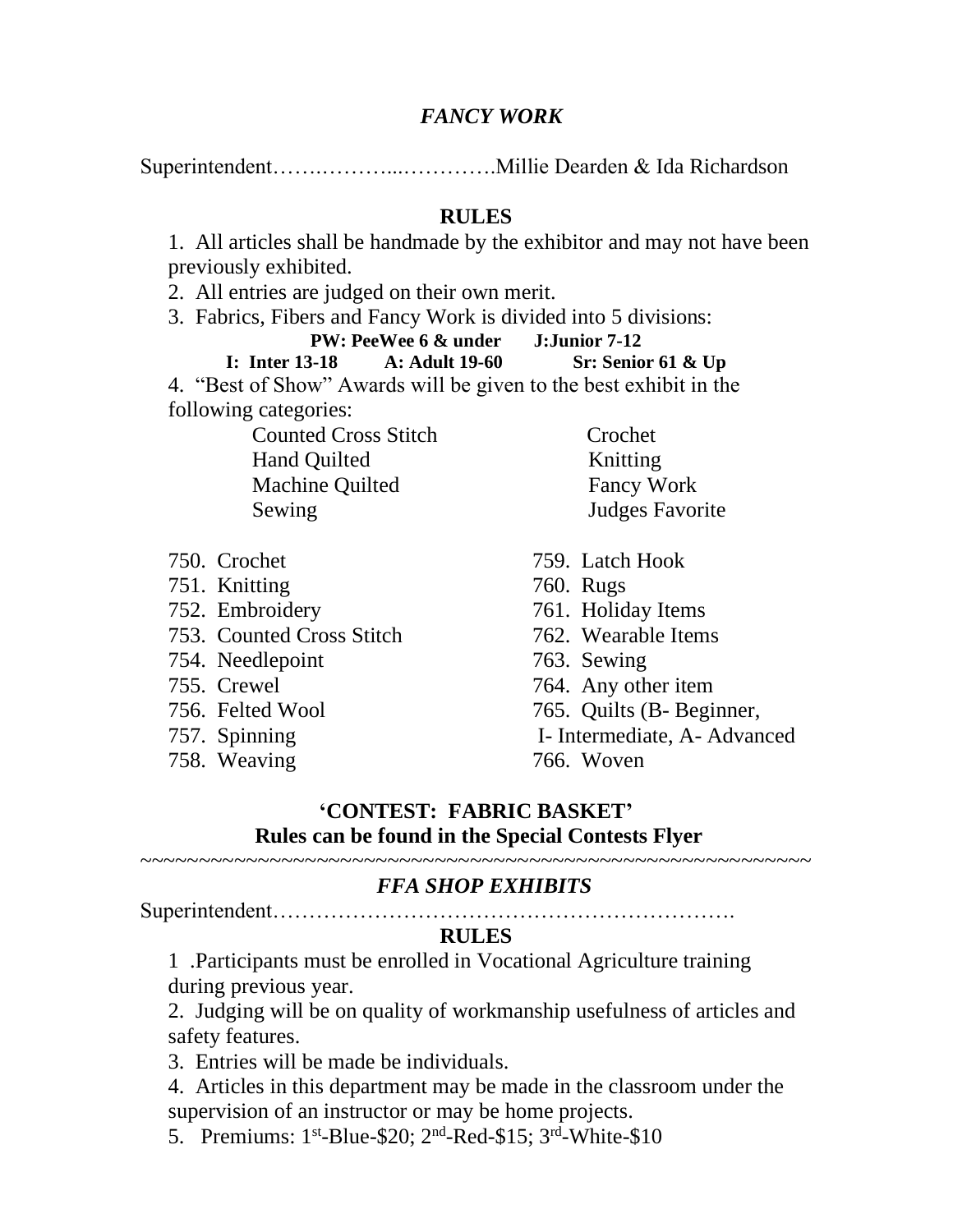Class No. 700. Welding Skill Exhibit 701. Welding Construction Exhibit (small)

 $1260$  Hand Form

702. Welding Construction Exhibit (large) 703. Farm Machinery Repair 704. Farm Carpentry Repair ~~~~~~~~~~~~~~~~~~~~~~~~~~~~~~~~~~~~~~~~~~~~~~~~~~~~~~~~~

#### *FINE ARTS* **RULES**

1. **Entries will be received in the Handicraft division.** Please have entry cards filled out & attach to artwork with tape or twine. Designate on card oil, acrylic, watercolor, pastel, air brush; drawing – pencil, ink or charcoal.

2. Entries must be original work of exhibitor. Must be made since last year's fair.

3. All paintings must be able to hang. Drawings must be either matted or framed and ready to hang. All other, must either stand or be hung. Exhibits must be no larger than 36x48.

4. Exhibitor will be allowed two entries in each class.

5. WET entries or loose paper, or not having proper hanging devices will not be accepted.

**PW: PeeWee 6 yrs & under J: Junior 7-12 yrs I: Inter 13-18 yrs A: Adult 19-60 yrs Sr: Senior 61 yrs & Up**

| 1200. Landscape                | 1205. Animals           |
|--------------------------------|-------------------------|
| 1201. Seascape                 | 1206. Birds and Animals |
| 1202. Still Life-Flowers       | 1207. Floral            |
| 1203. Abstract                 | 1208. Any Other         |
| 1204. Portrait or Human Figure |                         |

#### **SCULPTURE & CARVING**

| 1200. fiaild Foille |                     |
|---------------------|---------------------|
| $1261.$ Birds       | $1263.$ Floral      |
| 1262. Animals       | 1264. Miscellaneous |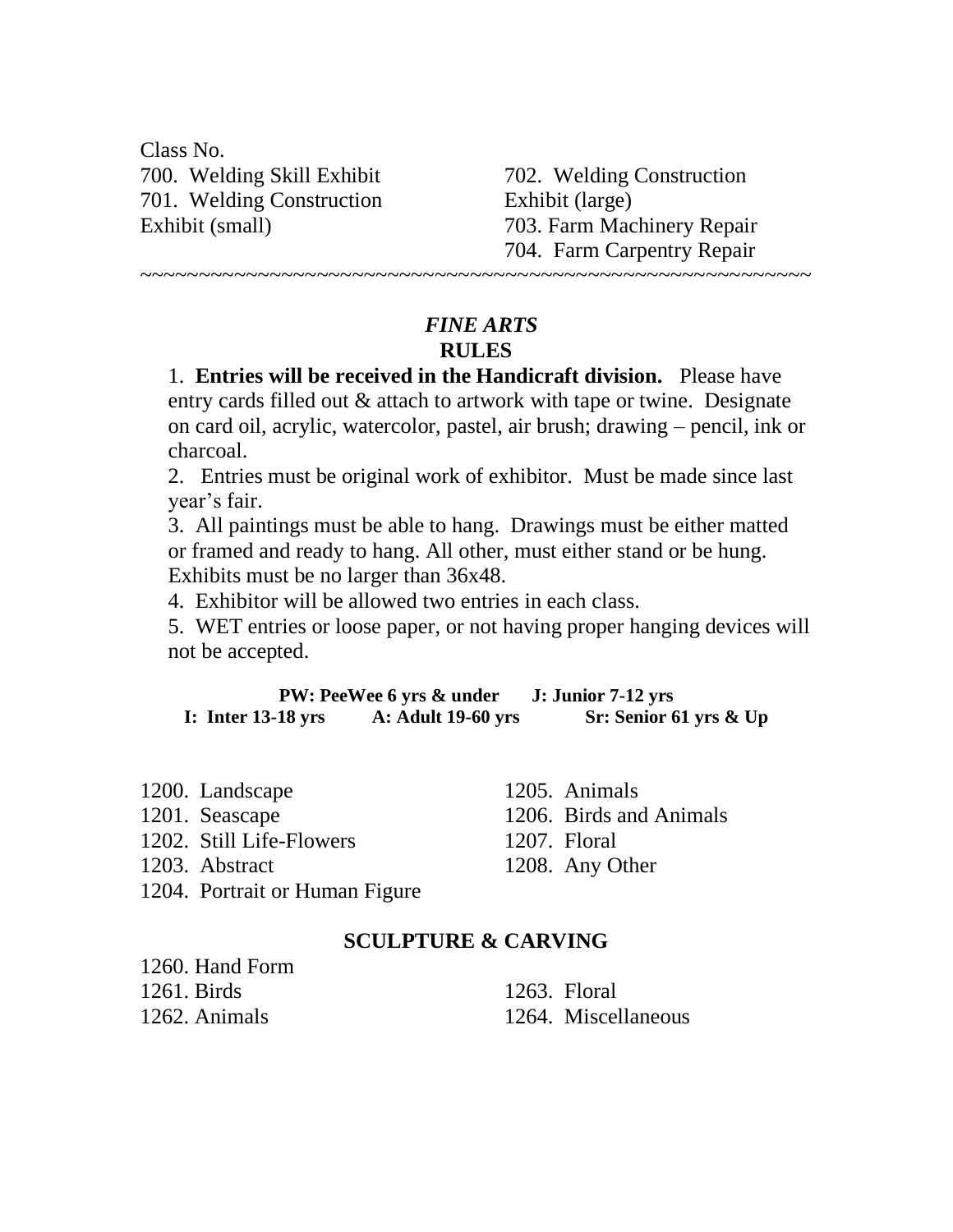#### *FLOWER SHOW*

Superintendent…………………………….Millie Dearden & Sandy Kahl

- 1. This department of the Fair will function from Wednesday through Saturday.
- 2. Unlimited entries

3. Flowers are to be exhibited in bottles or vases.

4. Flowers, plants and collections, other than wild flowers, must have been grown by the exhibitor, but flowers used in arrangements may be obtained elsewhere.

 5. All ages will use same class numbers but add correct code letter following class number to identify age level:

**PW: PeeWee 6 yrs & under J: Junior 7-12 yrs**

**I: Inter 13-18 yrs A: Adult 19-60 yrs Sr: Senior 61 yrs & Up**

- 1800. Flowers
- 1801. Potted Plant
- 1802. Artistic Arrangement
- 1803. Terrarium
- 1804. Succulents
- 1805. Herbs
- 1806. Fairy/Gnome Garden
- 1807. Silk Arrangements
- 1808. Bud Vases
- 1809. Any other

#### **'BEAUTIFICATION in a BUCKET CHALLENGE' Rules can be found in the Special Contests Flyer**

~~~~~~~~~~~~~~~~~~~~~~~~~~~~~~~~~~~~~~~~~~~~~~~~~~~~~~~~~~~ **"NOT RESPONSIBLE FOR ACCIDENTS"**

**~~~~~~~~~~~~~~~~~~~~~~~~~~~~~~~~~~~~~~~~~~~~~~~~~~~~~**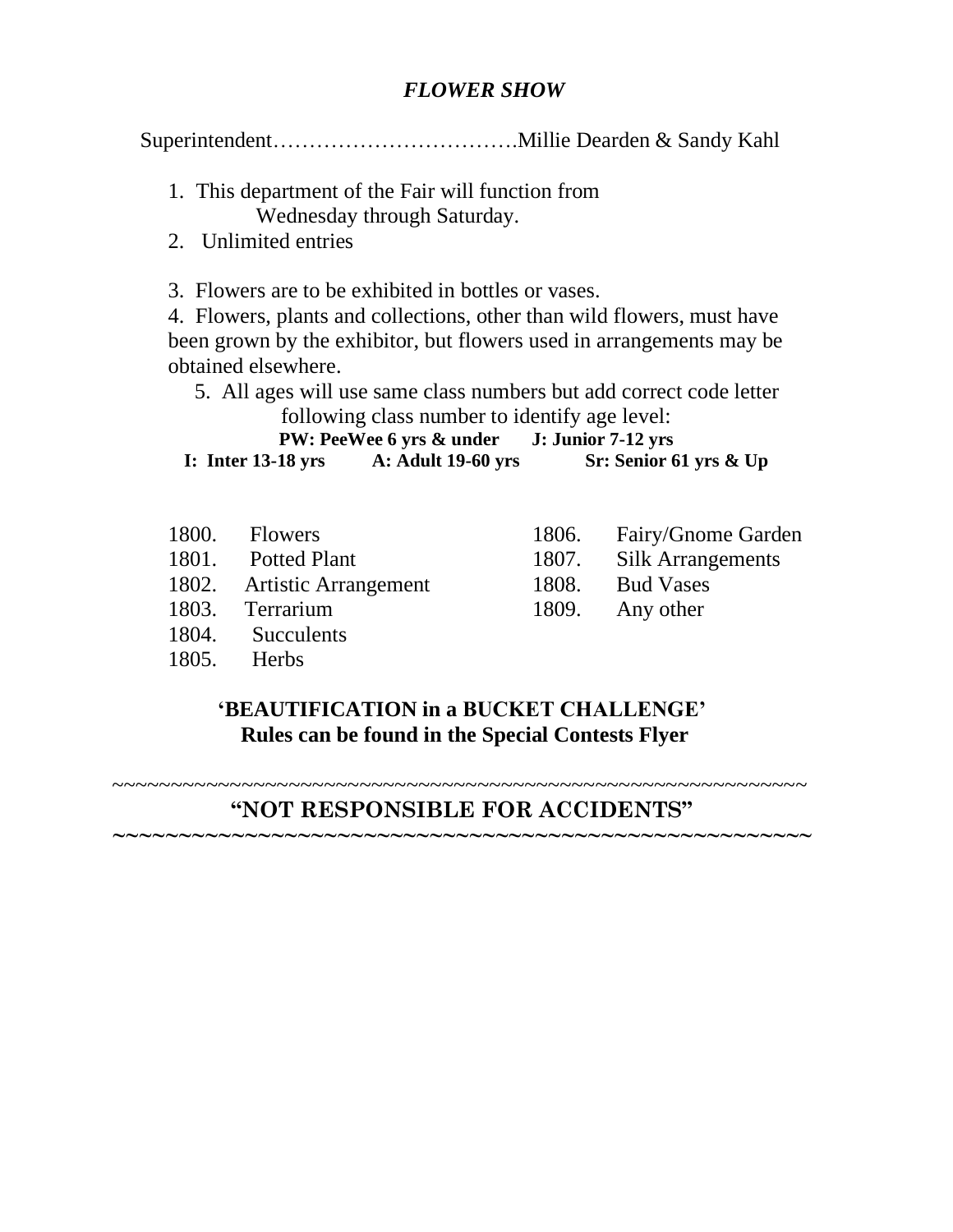#### *FOODS*

Superintendent……..………………………………………..……Anita Rose

#### **RULES**

**PW: PeeWee 6 yrs & under J: Junior 7-12 yrs I: Inter 13-18 yrs A: Adult 19-60 yrs Sr: Senior 61 yrs & Up**

1.Exhibitors are required to have their **name on bottom of plate** and an entry card attached. Commercial businesses and their representatives are ineligible to compete.

2.No duplicate or shared entries will be judged. Siblings or parent and child may NOT divide one recipe into two entries. The same recipe may be used, but each participant must make and/or bake his or her own entry separately. Mixes are accepted in Young Adult and PeeWee divisions.

3.All articles displayed in this department shall be homemade, except in Jr. Division and under cakes where noted.

4.When there is no competition, the entry shall be awarded the placing article merits.

5.4-H members and scouts may exhibit in any food class.

6.Place product on covered cardboard or paper plate or placed in a clear bag. **Name of recipe should be written on the entry card.**

7.All canned products should be labeled on the lid as to canning method (pressure or waterbath), processing time and amount of pressure. No colored jars allowed.

8.A sample of all baked products will be kept for display during the Fair; the remaining baked products and opened canned products may be picked up following judging completion. Check schedule in the front of the book for entry and release dates and times. Unopened canned goods will be kept for display until conclusion of the fair and can be picked up then.

9.More classes will be added where needed.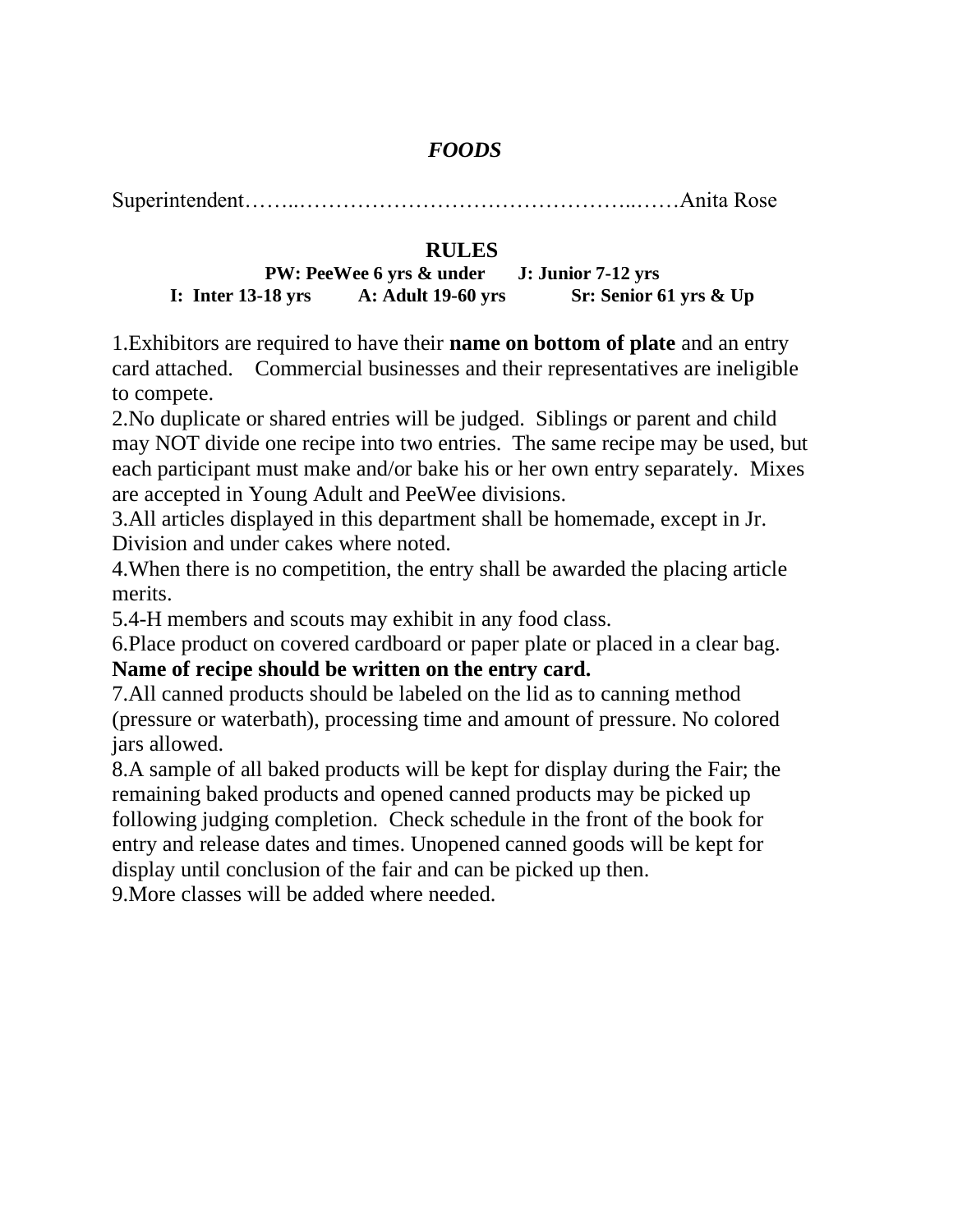#### **BREADS**

2500. Loaf Bread, white 2501. Loaf Bread, whole wheat 2502. Loaf Bread, Misc other, yeast 2503. Rolls, white (3) 2504. Rolls, whole wheat (3) 2505. Special Roll (cheese, breadsticks, etc.) 2506. Cinnamon Rolls (3) uniced

2507. Special Bread (tea ring, raisin, etc) 2508. Banana Bread, loaf 2509. Other quick bread, loaf 2510. Muffins (3) 2511. Doughnuts, cake/yeast (3) 2512. Machine Bread(white, wheat, raisin, etc.) loaf 2513. Miscellaneou

#### **CAKES**

2530. Cupcakes, homemade white (3) un-iced 2531. Cupcakes, homemade chocolate (3) uniced 2532. Cupcakes, homemade, other(3) un-iced

2533. Bundt cake, un-iced 2534. White cake 8 in round or square, un-iced 2535. Chocolate cake 8 inch round or square, un-iced 2536. Other miscellaneous cakes

#### **PIES/CANDY**

2550. Pecan Pie 2551. Fudge (3) 2552. Brittle (3)

2553. Toffee (3) 2554. Miscellaneous (3)

#### **COOKIES**

2580. Cookies, drop (3) 2581. Cookies, rolled (3) 2582. Cookies, bar (3)

2583. No-bake cookies (3) 2584. Brownies (3) 2585. Cookies, other (3)

 **FOODS CONTESTS: Bundt Cake & Table Scape Rules can be found in the Special Contests Flyer**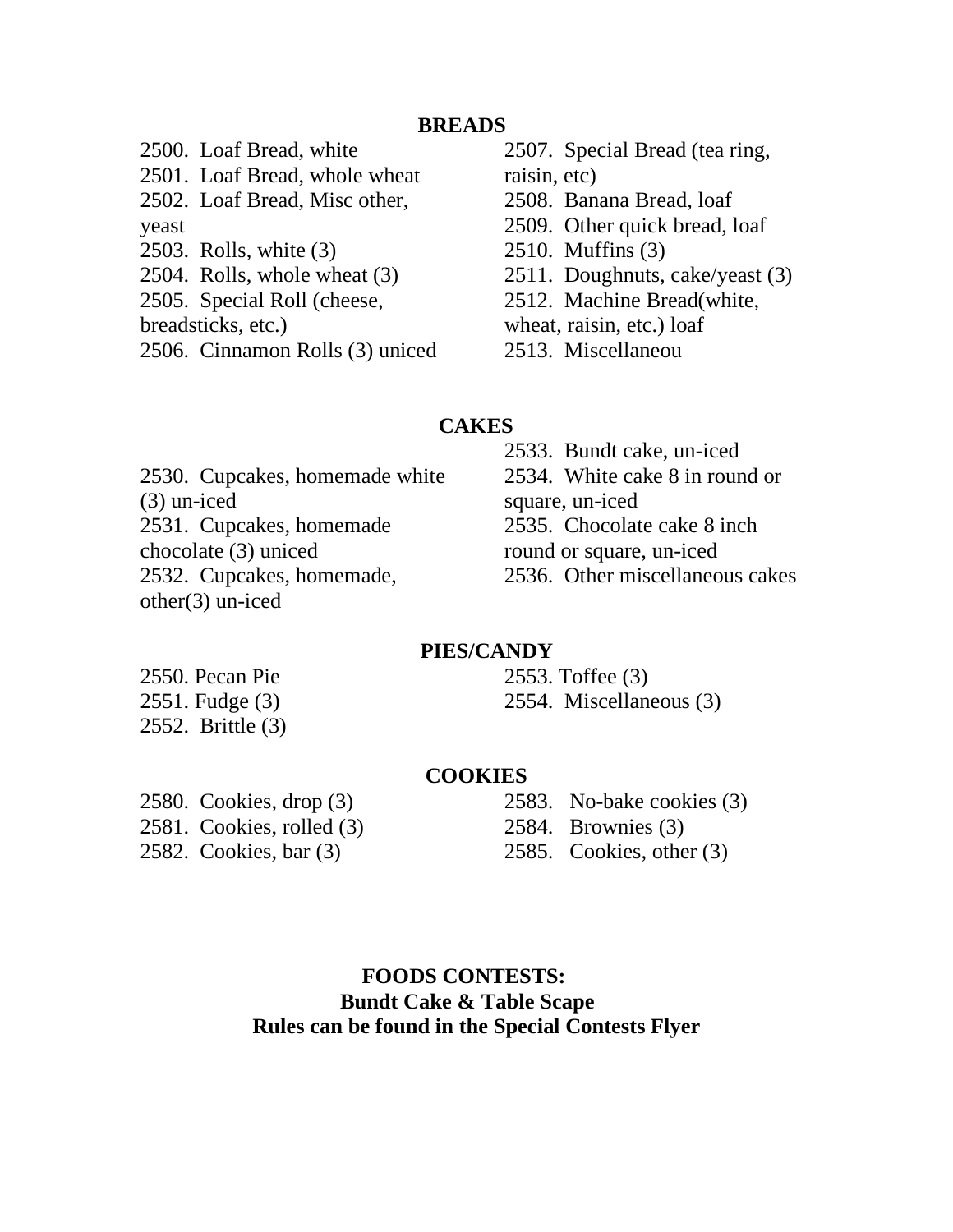#### **NU LIFE MARKET GLUTEN FREE BAKING CONTEST**

- 1. This contest will evaluate exhibits of 3 muffins or 3 cookies from your favorite recipe.
- 2. Any favorite recipe can be modified to gluten-free but must use Nu Life Market's gluten free all-purpose blend available from your local Extension office to enter.
- 3. No perishable ingredients (such as cream cheese, sour cream, uncooked egg or other items which require refrigeration) are permitted.
- 4. Entries are to be exhibited on a sturdy plate or foil covered cardboard inside a resealable plastic bag or a disposable cake box. Cardboard box containers will not be accepted, due to food safety. No plates/pans will be returned.
- 5. **Recipes are required** for entries and attached loosely to the bottom of the exhibit. Include your name, address, and age if a youth.
- 6. Exhibits will follow all other rules of the Foods Department.
- 7. Nu Life Market will be offering awards on the following categories:
	- a. One Nu Life Market "Best of Class" \$75 award for adult and youth division for muffin division.
	- b. One Nu Life Market "Runner Up" \$50 award for adult and youth division for muffin division.
	- c. One Nu Life Market "Best of Class" \$75 award for adult and youth division for cookie division.
	- d. One Nu Life Market "Runner Up" \$50 award for adult and youth division for cookie division.

Exhibitors will be paid for their prize when premium payouts are available after the completion of the fair.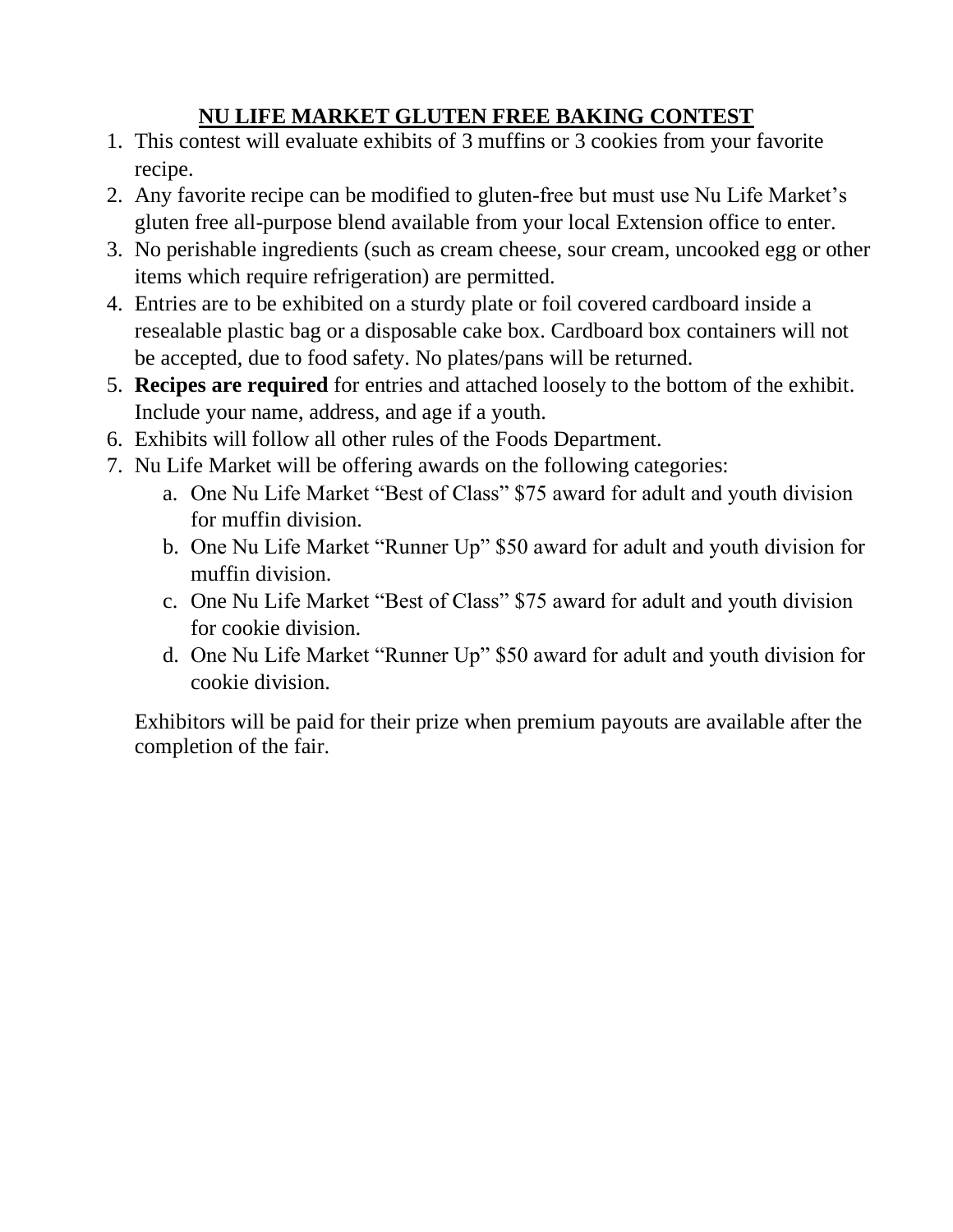#### **FOOD PRESERVATION**

1 .Exhibits must have been preserved since the member's previous year's country fair.

2 .Recommended method of processing must be used. Ask if you have questions.

3. No Alcohol may be used in any way.

4. Members are allowed 2 entries in this division but only 1 per class.

5. Each exhibit must have the complete recipe and instructions attached with the entry card, or it will be lowered one ribbon placing. Recipes must include exhibitor name, researched based recipe source, date of publication, and altitude or residence.

6. Exhibits must be sealed in clean, clear standard canning jars. Do not use colored jars or recycled commercial jars. Do not add fancy padded lids, fabric over wraps or cozies as they interfere with the judging process. No fancy packs unless recipe state to do so (ex pickled asparagus) Jars must be sealed when entered. Jelly must be in half pint or pint jar. All other products must be in pint or quart jars. Note: There are 12 oz and 24 oz canning jars available and may be used. Use pint jar canning process recommendations for 12 oz jars. Use quart jar process recommendations for 24 oz jars.

7. Each jar exhibited must be labeled. The label must not cover brand name of jar. The label must give: Class No. Product, Altitude of Residence, Canning Method (water bath, weighted gauge or dial gauge pressure method), Process Time, Pressure (psi), date processed including month and year, Name and county/district. Templates to make adhesive labels can be found at: [www.kansas4h.org/p.aspx?tabid=46](http://www.kansas4h.org/p.aspx?tabid=46) 8. Jars will not be opened.

2900. Jams & Jellies

2901. Fruits, Juices, Fruit mixtures

2902. Low Acid Vegetables

- 2903. Pickles and Relishes
- 2904. Tomatoes/Tomato products, juice and salsas

2905. Meats

2906. Dried Foods - two kinds of dried foods, to be in a small jar, clear plastic bag, or other "see through" container. Suggested amount: 1/3 to ½ cup, or three or four pieces per exhibit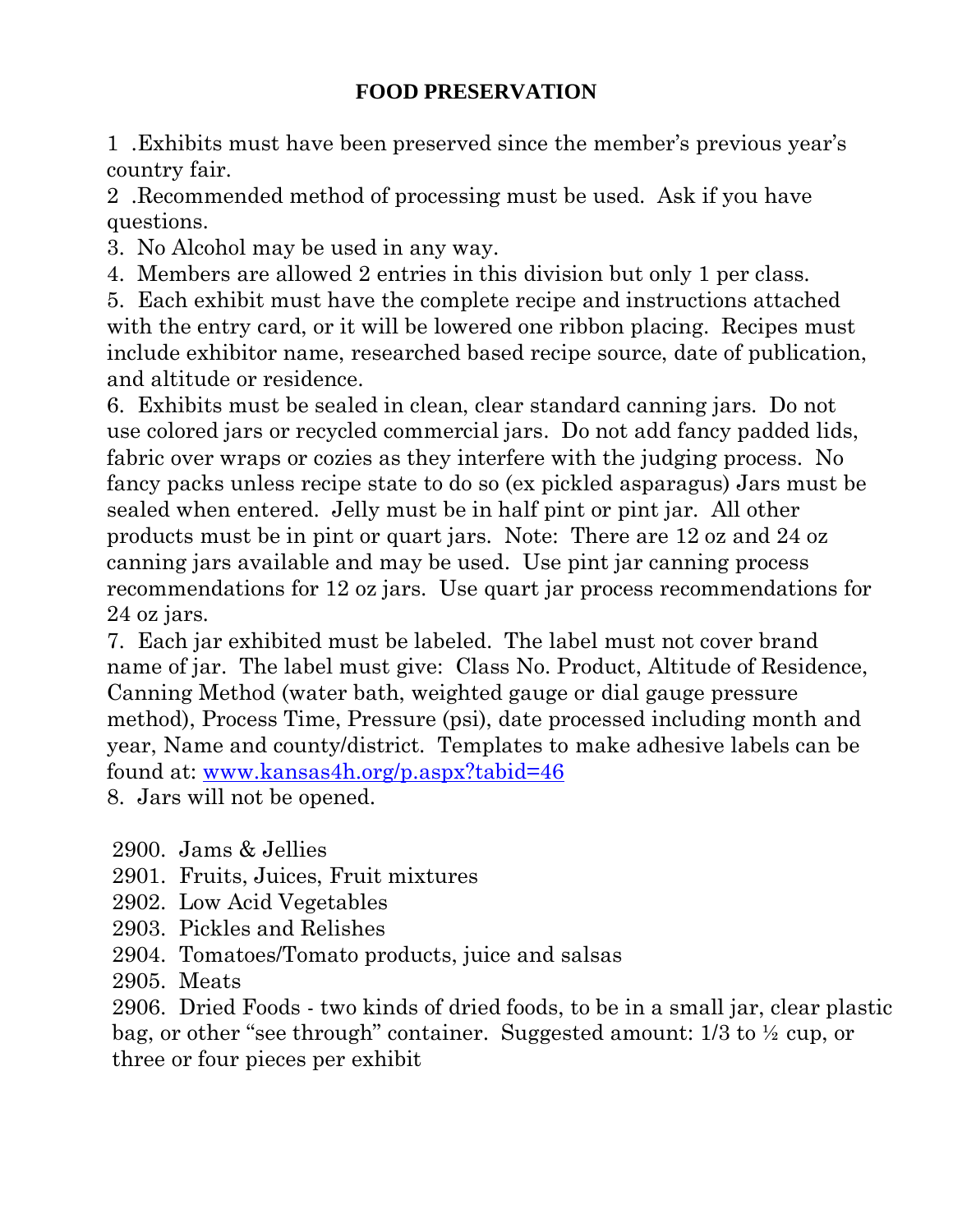#### *HANDICRAFT*

Superintendents……………Sandy Kahl, Colleen Dearden & Taney Browning

#### **RULES**

- 1. Exhibitor will be allowed two (2) entries in each class.
- 2. In case of no competition, exhibit will be awarded the placing it merits.
- 3. All exhibits must be the work of the exhibitor and be made since last year's fair.

**PW: PeeWee 6 yrs & under J: Junior 7-12 yrs I: Inter 13-18 yrs A: Adult 19-60 yrs Sr: Senior 61 yrs & Up**

#### **GENERAL CRAFTS**

- 4000. Article from Throwaways
- 4005. Batiking
- 4010. Beadwork
- 4012. Bible School Project
- 4013. Booklet
- 4014. Bookmark
- 4015. Ceramics
- 4017. Ceramic Tile Project
- 4020. China Painting
- 4023. Clay
- 4025. Collage
- 4030. Concrete/Cement Project
- 4035. Covered Boxes
- 4040. Decoupage
- 4045 Detailed Project
- 4046. Duct Tape Art
- 4050 .Fabric Design
- 4055. Foam Craft
- 4057. Frame
- 4060. Games
- 4065. Glass Project
- 4067. Glitter Project
- 4070. Hand Stitched craft
- 4075. Handmade Flower Arrangement
- 4080. Holiday/Seasonal Craft
- 4085. Jewelry
- 4090. Lamps 4095. Leathercraft, 4103. Library Project 4105 .Macramé 4110. Metal Craft 4115. Mobile 4120. Model 4123. Paper Cutouts 4125. Paper or Plastic Plate craft 4130. Pine Box Derby Car 4135. Pipe Cleaners project 4140. Plaster of Paris 4145. Plastic Canvas 4150. Pottery 4155. Puppets 4160. Rag Doll 4165. Rocketry 4170. Sand Art 4175. Sculpture 4185. Stained Glass Work 4190. Stenciling 4195. String Art 4198. Styrofoam Craft 4200. Sun catcher
- 4205. Tie Dye

Continued: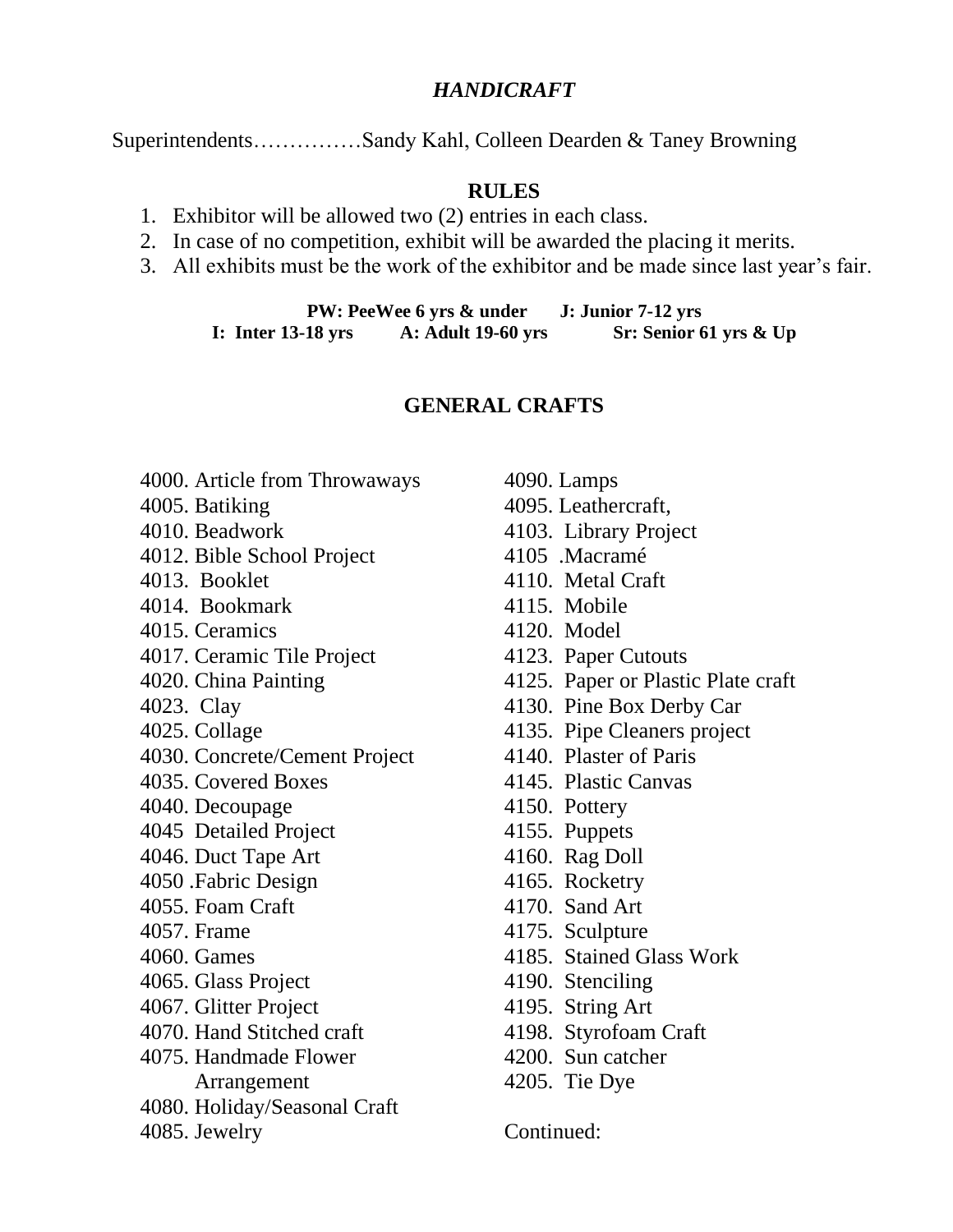- 4210. Tin Punch
- 4215. T-Shirt decorating
- 4220. Wall hanging
- 4225. Weaving
- 4230. Wind Chimes and catchers
- 4235. Wood burning
- 4240. Woodcarving
- 4245. Woodcraft, Finished
- 4250. Wooden Kits
- 4255. Wooden product
- 4260. Wreath
- 4265. Written work
- 4270. Miscellaneous
- 4275. Other craft
- 4280. Foil Work
- 4285. Plastic Bead Work
- 4290. Paper mache
- 4295. Modpodge

#### **LEGOS**

- 1. All Lego's must be on a board or in flat box
- 2. All items must be mounted
- 3. 2 foot by 2 foot maximum board/box size
- 4. Limit 2 entries per person
- 4300. Simple Lego
- 4305. Advanced Lego
- 4310. Advanced with moving parts

#### **SKETCHING and DRAWING**

#### **Class numbers are not required,**

each item will be grouped with similar items and each judged on its own merit.

**PW: PeeWee 6 yrs & under J: Junior 7-12 yrs I: Inter 13-18 yrs A: Adult 19-60 yrs Sr: Senior 61 yrs & Up**

When filling out your entry card, inlcude the age appropriate code

#### **"NOT RESPONSIBLE FOR ACCIDENTS"**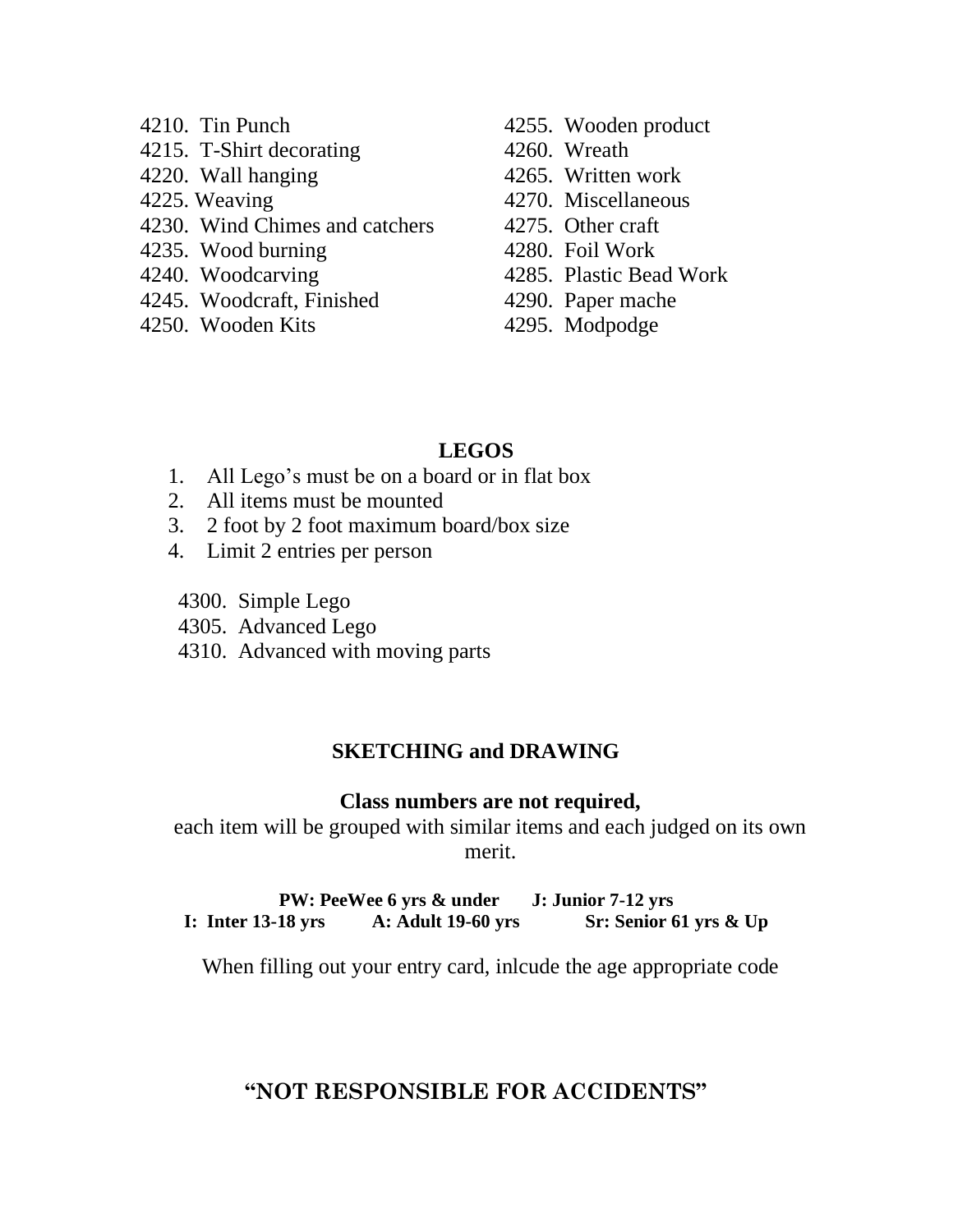#### *HOBBY EXHIBITS*

Superintendents…………Sandy Kahl, Colleen Dearden & Taney Browning

#### **RULES**

- 1. Exhibitor may have more than one exhibit.
- 2. In case of no competition, exhibit will be awarded the placing it merits.
- 3. Exhibits must be judged on a group basis.
- 4. Hobby collections that have been entered in past years will not be accepted.

4500. Best natural hobby exhibit collected by exhibitor (18 years and older) 4501 .Best natural hobby exhibit collected by exhibitor (11-17 years old) 4502 .Best natural hobby exhibit

collected by exhibitor (10 years and under)

4503. Best commercial hobby exhibit collected or assembled by exhibitor (18 year and older) 4505 .Best commercial hobby exhibit collected or assembled by exhibitor (11-17 years old) 4508 .Best commercial hobby exhibit collected or assembled by exhibitor (10 years and under)

~~~~~~~~~~~~~~~~~~~~~~~~~~~~~~~~~~~~~~~~~~~~~~~~~~~~~~~~~~~~~~~~~~

#### *PETS~~ (Cat, Dog, Fish, Small Hand Pets)*

#### **SUPERINTENDENTS**

Cat, Fish, Small Hand Pets…………………………..……………Stacy Rogers, DVM Dog…………………………..…………………………………..

> Judging will be held in the Wm. Carpenter 4-H Building. See schedule for date and time.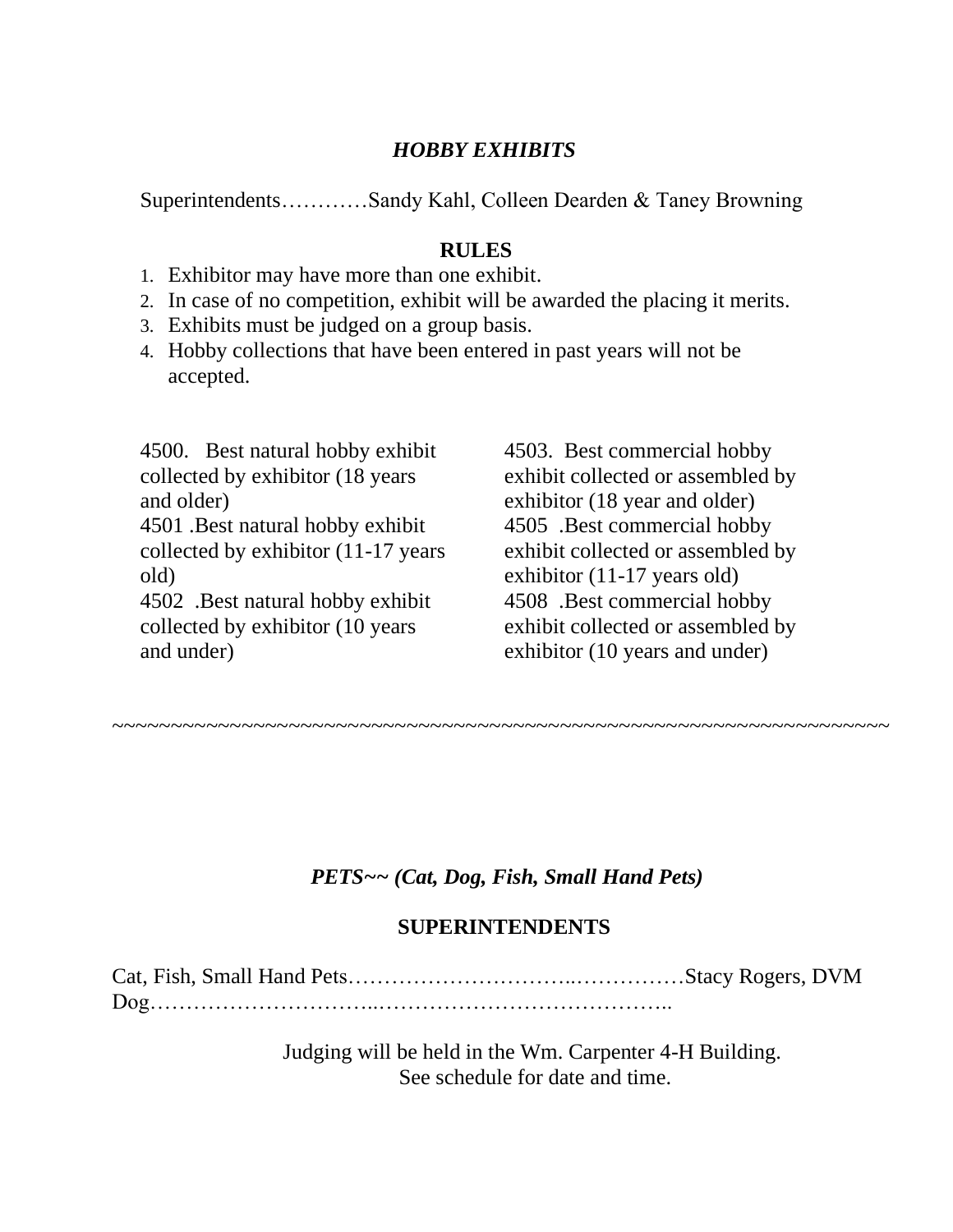#### **CATS**

Additional rules:

1. Limit two entries per class.

2. All cats must be on a leash.

3. Rabies and distemper shots are mandatory for cats before showtime. Bring proof of vaccination.

4600. Cat

4602. Decorated Crate

4601. Kitten (under 6 months)

**SMALL PETS**

4620. Fish 4621. Mammal 4622. Reptile 4623. Other

#### **DOG RULES**

1. Open to Scott County residents only and Scott County 4-H members.

2. Each exhibitor may enter one dog in showmanship. An exhibitor may enter more than one dog in obedience provided that the dogs are entered in different obedience classes.

3. The age of the handler determines in which showmanship class he/she should be entered.

4. Obedience classes and exercises are based on the Kansas 4-H Dog Show Rule Book.

5. The progress of the dog determines in which obedience class it should be entered. Entries may be made in a higher classification, but can not regress past prior accomplishments.

6. A dog with an AKC obedience degree or similar obedience degree is disqualified from entering the class for which the degree was awarded if the certificate for the degree has been received. Experience is determined through exhibition in 4-H, AKC, or other types of shows.

7. Any breed or mixed breed of dog is eligible to compete. The dog must be owned or co-owned by the handler and his/her immediate family.

8. To the knowledge of the handler, the dog must be free of communicable diseases. A rabies vaccination certificate, signed by a graduate, licensed, accredited veterinarian is required. Dogs should also have current vaccinations for distemper, leptospilosis, hepatitis, and parvovirus.

9. Dogs in session will not be allowed to show in either showmanship or obedience.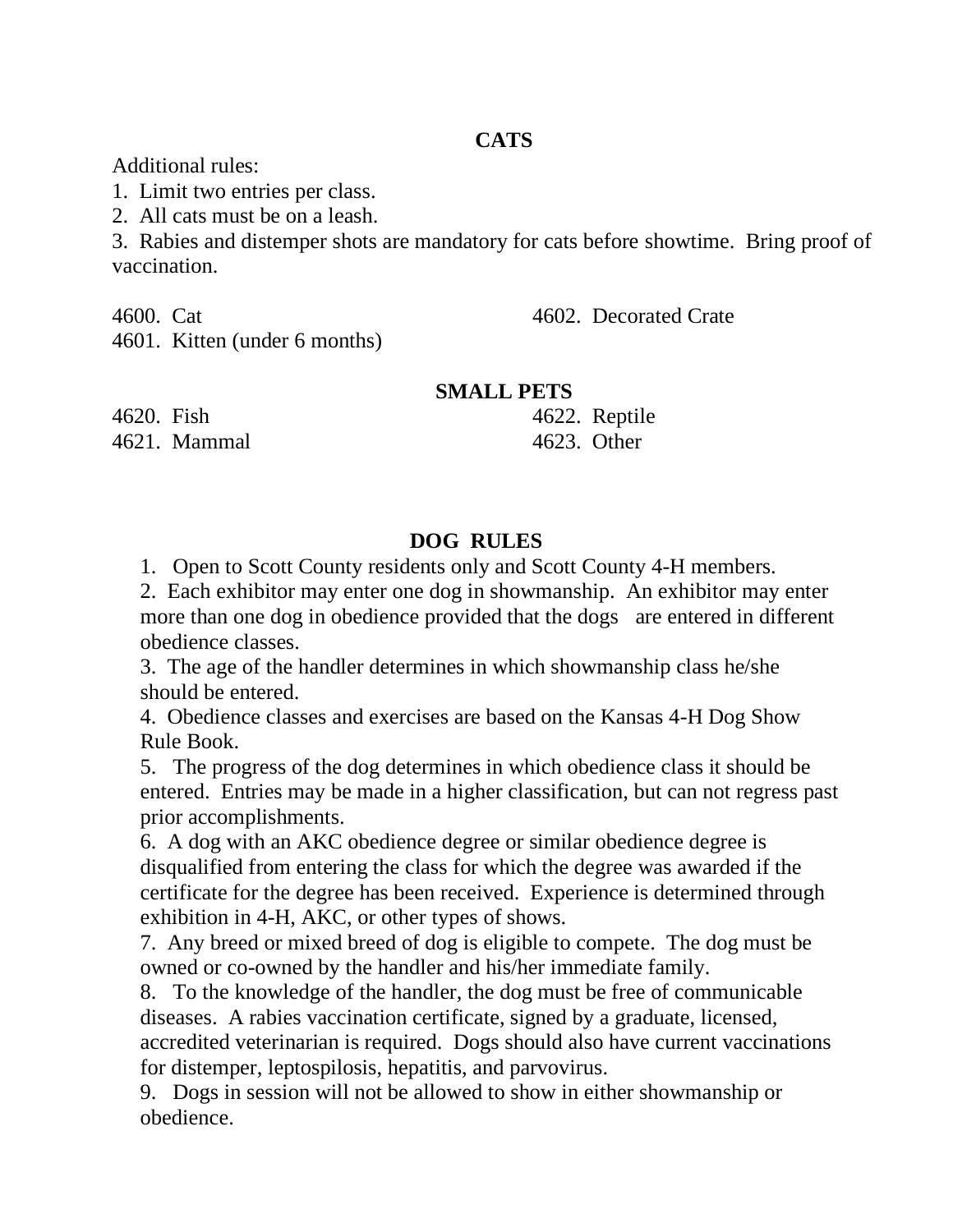10. Any abuse of dogs of the show grounds or in the ring will result in disqualification.

11. Any dog that is overly aggressive or potentially dangerous to people or other dog will be disqualified.

12. A show lead is needed for showmanship. A choke chain or soft training collar and a six-foot lead are required for obedience. A chain lead is not acceptable.

13. Any dog fouling the ring will automatically receive a white ribbon.

14. Baiting the dog with food and/or squeakers is not allowed.

15. Judges decision is final. Any disagreements shall be typed in formal letter and presented to one of the 4-H Dog Club Adult Advisory Board Members. 16. Prizes: Blue \$8, Red \$6, White \$4

#### **SHOWMANSHIP**

Showmanship is a competition in which the exhibitors are judged on their ability to handle a dog. The prime objective of the handler is to demonstrate his/her ability in showing the dog to its best advantage. The show qualities of the dog will be considered.

4605. Showmanship

#### **OBEDIENCE**

4610. Sub-novice A - First year dogs and first year handlers only. Dog on lead throughout competition.

4611. Sub-novice B - First year handlers with experienced dogs, first-year dogs with experienced handlers, handlers and dogs that have not received a score of 140 in sub-novice obedience or have not been shown in novice obedience.

4612. Novice A - For exhibitors handling in Novice for the first time.

4613. Novice B - For handlers and dogs that have been shown in novice previously but have not received two qualifying scores.

4614. Graduate Novice - for exhibitors that have scored at least 170 points in Novice A or B

4615. Open A - For exhibitors and dogs that have qualified from Novice or Graduate Novice.

4616. Open B - For exhibitors and dogs that have qualified in Open A.

4617. Utility A - For exhibitors and dogs that have qualified in Open A or B.

4618. Utility B - For exhibitors and dogs that have qualified in Utility A.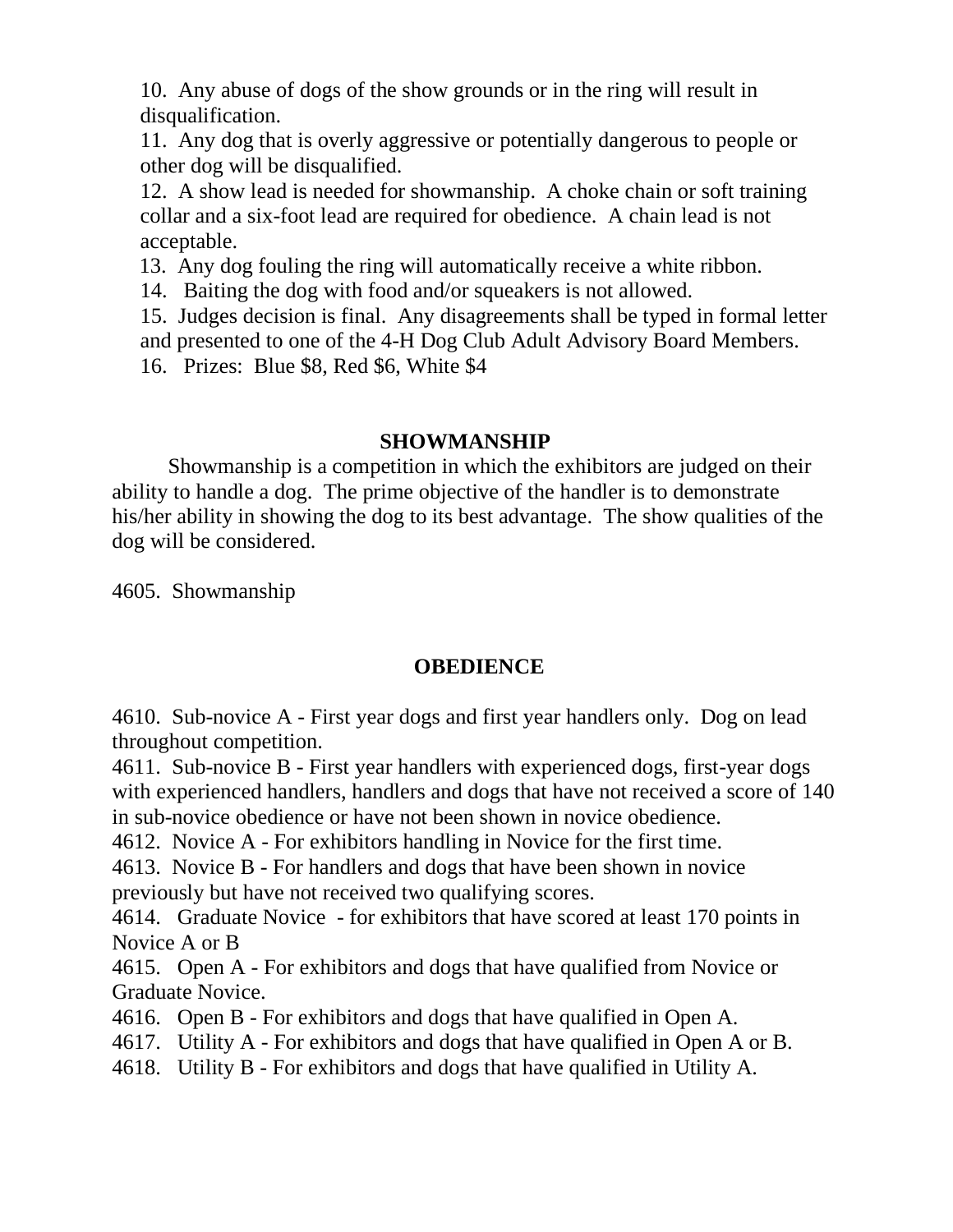#### *PHOTOGRAPHY*

Superintendent……………………………….….. Stephanie Shapland, Jim Talbert, Gina Ramsey & Kristin Jessup

NOTE: A mounting workshop will be held prior to fair. Please watch the Scott County Record for date and details.

#### **RULES**

1.All ages will use same class numbers for Color and Black & White divisions. Add correct code letter following last number to identify age level.

**PW: PeeWee 6 yrs. & under J: Junior 7-12 yrs. I: Inter 13-18 yrs. A: Adult 19-60 yrs. Sr: Senior 61 yrs. & Up**

2. No lettering, including dates or names is permitted on the photo. No underlays or border are to be used.

3. Entries must be the original work of the exhibitors and must have been taken since the last county fair. The same original photo can only be entered in ONE CONTEST or DIVISION at the fair. Example: Color, Black & White, 4-H, Open Class or current year's Photo Contest.

4. The exhibit does not have to be processed and printed by the exhibitor. Exhibitors may have this done at a commercial laboratory. Sepia tones will be judged with the Black and White division. Remove dates from photos.

5. Exhibitors will be allowed 2 (two) entries in each class. Digital photos taken with digital cameras can be entered in all classes.

6. All photos must be 5"-6" long side and 3"-5" short side prints. Photos must be on printed on photo paper. Do not submit photos printed on plain paper.

**7. Photos are to be mounted across the 8" dimension of an 8"x10" white studio mount. Must be mounted with the top edge of the print 1 ½" below the top of the mount. The sides of the print must be equal distance from the two sides of the mount. A permanent mount should be made using photographic adhesive. Photo mat boards are available for purchase at the Extension Office.**

8. In case of no competition in a class, the exhibit will be awarded the placing it merits.

9. Exhibitors are responsible to enter all exhibits, fill in and attach exhibit cards which are available at the office. Staple left hand portion of the exhibitor card to the bottom right hand corner of the mounting board. DO NOT COVER PHOTO WITH CARD.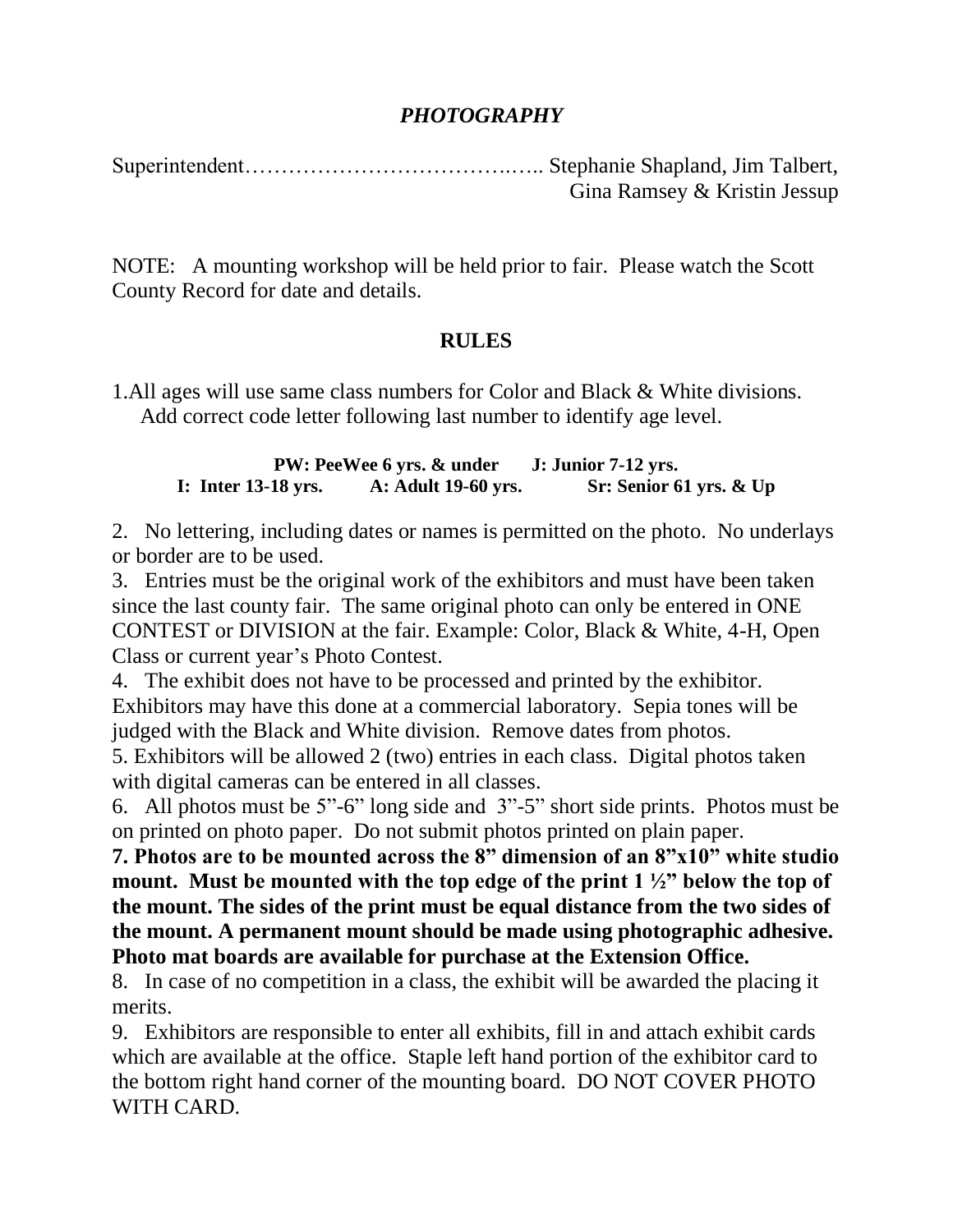- 10. Photo Definitions:
	- a. Sky Scapes: pictures showing more than 2/3 of a sky. Examples: sunrise, sunset, clouds.
	- b. Action: needs to show movement.
	- c. Special Effects: something manipulated using filters, lenses, special lighting or special settings available in your camera or your computer; must be written on the back what was done in camera to make effect adjustment, check with superintendent if unsure.
	- d.Photo journalism– a photo that tells a story or is of local interest. Ex: sporting events, annual community events, newsworthy events.
	- e. Still life: inanimate object, arranged or found in nature, used as the subject of the photo.
	- 4800. Action
	- 4801. Agriculture
	- 4802. Animals
	- 4803. Birds
	- 4804. Buildings/Architecture
	- 4805. Close up
	- 4806. Flowers
	- 4807. Holiday/Seasonal
	- 4808. Insects
	- 4809. Landmarks & Monuments
- 4810. Landscape
- 4811. Patriotic
- 4811. Patterns
- 4813. People
- 4814. Photo Journalism
- 4815. Reflections
- 4816. Sky Scape
- 4817. Special Effect
- 4818. Still Life

**~~~~Photo Contest for the Scott City Chamber calendar~~~~ see special contest flyer for details**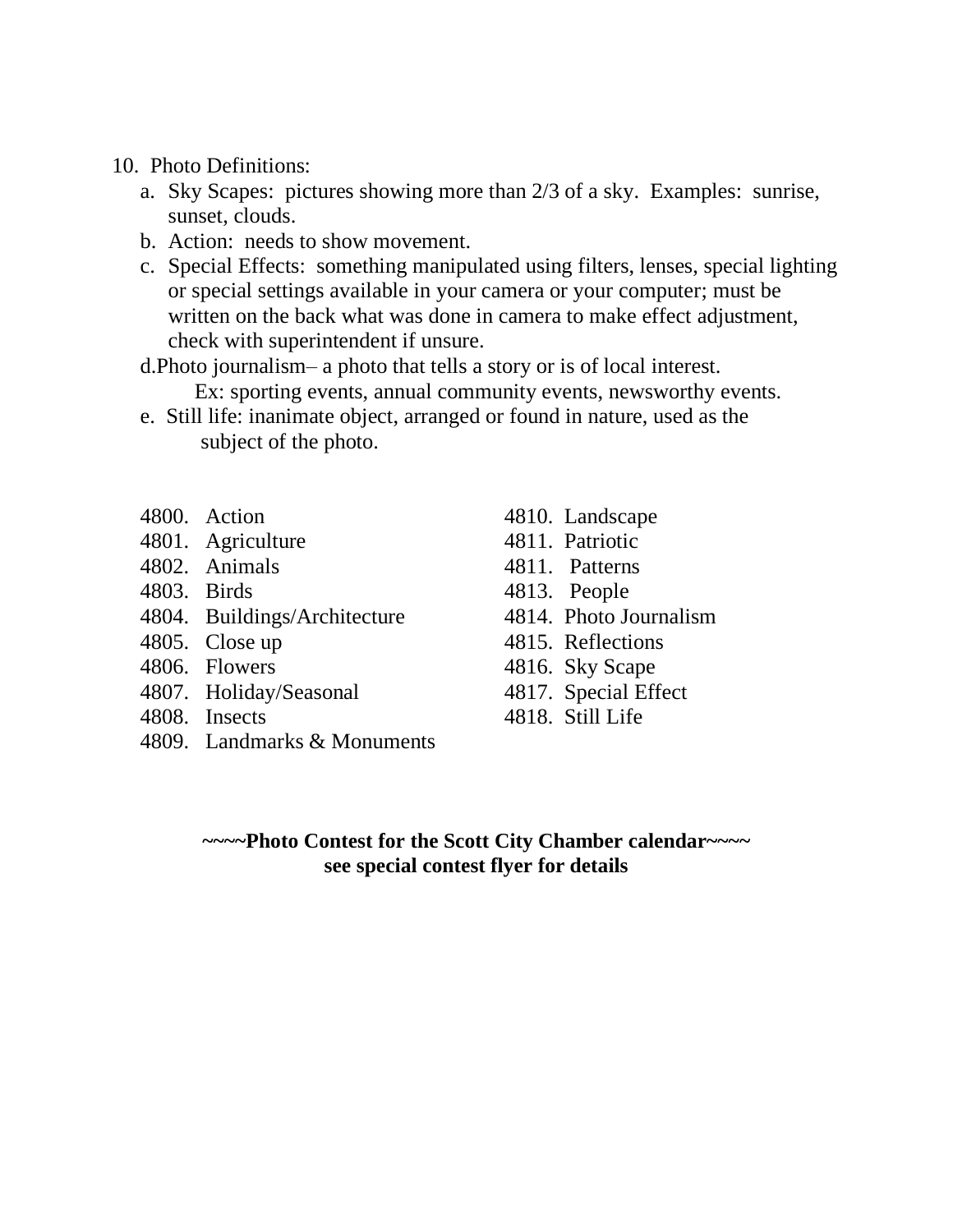#### *POSTERS, MINI BOOTHS & NOTEBOOKS*

Superintendent…………………………………………………………..

1.This department is designed as an educational display for miscellaneous projects where

no other exhibit is practical. Example: school projects, history, science, biology, etc.

2. Exhibits will be put into age divisions if entries allow.

4950. Poster (maximum size 22"x28") 4951. Mini Booth (25"wide x 18" deep) 4952. Notebooks 4953. Other

#### *SCOUTS*

Superintendents………………………………………

1. This division is open to youth enrolled in Scouts in Scott County

2. Entries may have been made in Scout meetings or Camps. Only food items may be made at home.

3. Entries may not have been entered previously.

4. Food items entered must be on a plate.

5. When filling out your entry card, place the appropriate code behind the number,

 Boy Scouts: Tiger Cubs – code 'TC'; Cub Scouts – code 'CS'; Boy Scouts – code 'BS'.

Girl Scouts: Daisy – code 'D'; Brownie – code 'B'; Juniors – code 'J'; Cadette – code 'C'; Senior – code 'S'; Ambassador – code

#### **Boy Scouts**

5200. Boy Scout craft

**Girl Scouts** 5800. Girl Scout craft

#### **"NOT RESPONSIBLE FOR ACCIDENTS"**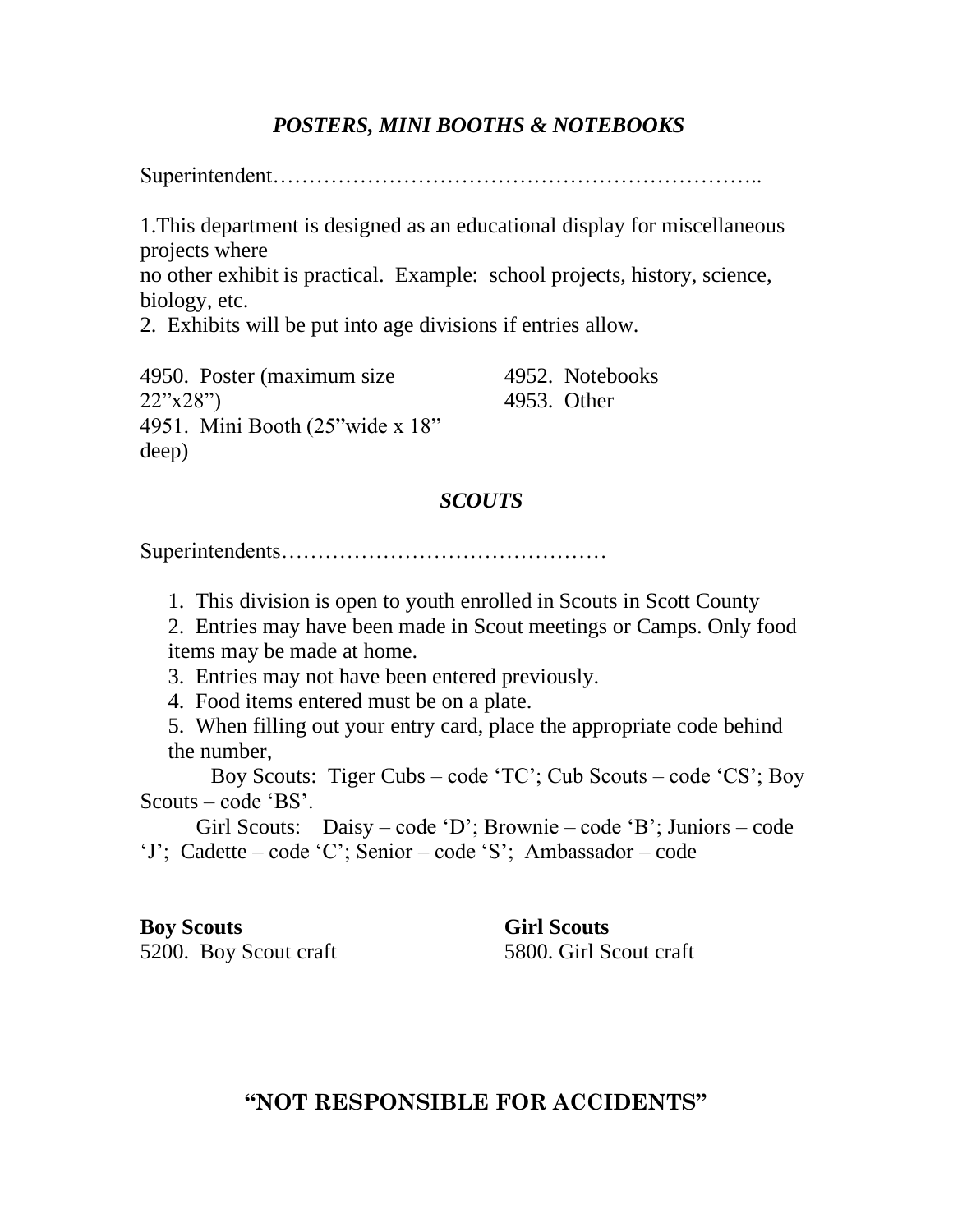#### *WOODWORKING*

Superintendent…………………….………………………..…Rick Kahl

**RULES**

1. Each exhibitor may enter two entries in each class.

- 2. In judging woodworking articles, consideration will be given to:
	- Usefulness Design Workmanship Choice of Wood Suitability Quality of Finish

3. Building plans are not required but would be appreciated.

4. Please indicate on entry card Beginner, Intermediate or Advanced.

5. When filling out your entry card, place the appropriate code behind the number

|                      | <b>PW: PeeWee 6 yrs &amp; under</b> | J: Junior 7-12 yrs     |
|----------------------|-------------------------------------|------------------------|
| I: Inter $13-18$ yrs | <b>A: Adult 19-60 yrs</b>           | Sr: Senior 61 yrs & Up |

6300. Woodwork articles for farm or shop use

- 6301. Lawn Furniture
- 6302. Household Furniture

6303. Other woodwork articles not included in above classes. (ex:

bird houses, bird feeders,

household equipment such as knife racks, bread boards, door stops, etc.)

6304. Piece of repaired and refinished furniture with brief explanation of work completion attached to exhibit. 6305. Lathe Work 6306. Scroll Saw Work 6307. Wooden Toys 6308. Miscellaneous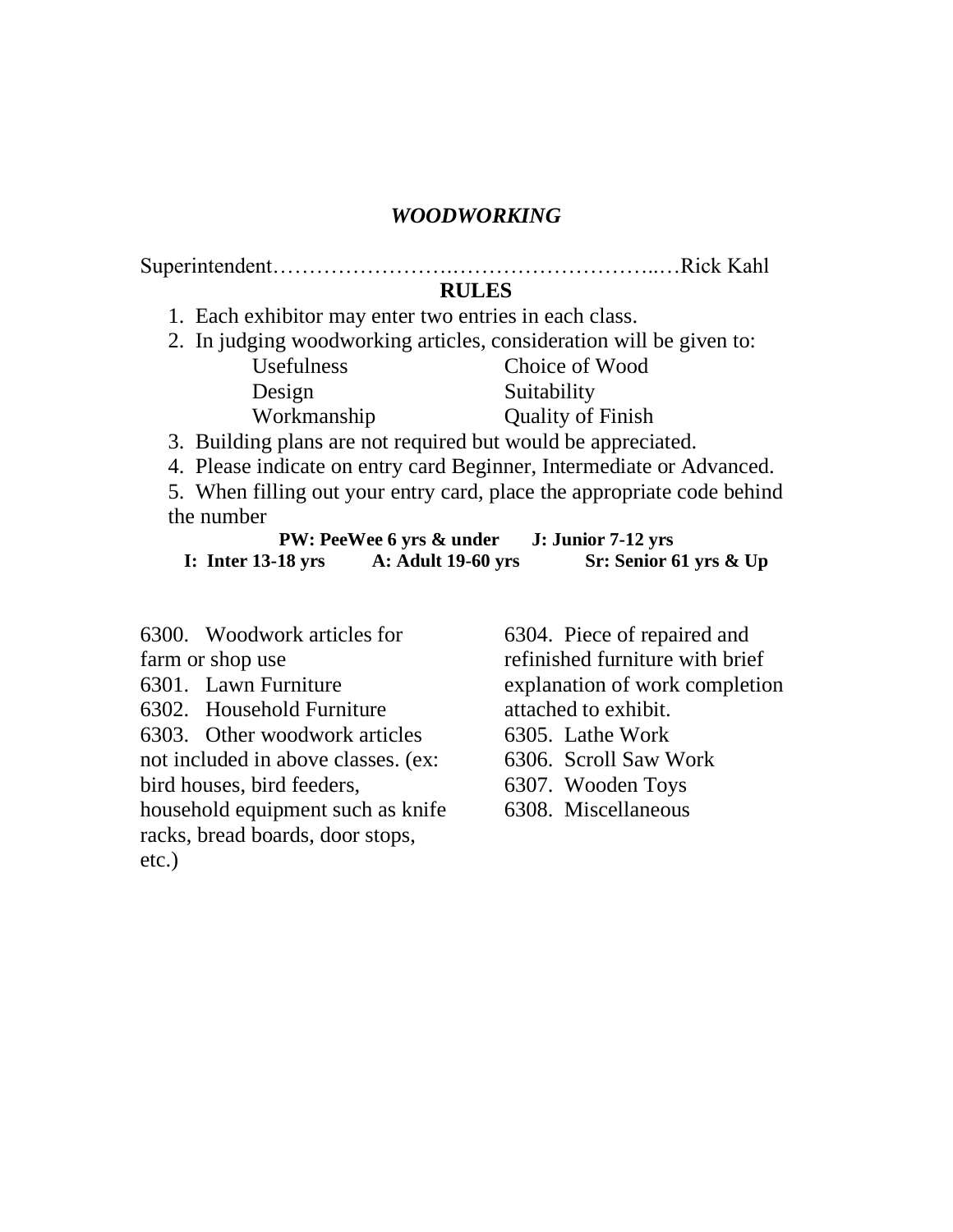#### *VEGETABLES Contest: BIGGEST* **ZUCCHINI CONTEST (Details found on Special Contest Flyer)**

Superintendents……………………………………….…………Rick Kahl

#### **RULES**

1. Exhibit must be grown by exhibitor. Limited to one entry in each class.

When filling out your entry card, place the appropriate code behind the number

**PW: PeeWee 6 yrs & under J: Junior 7-12 yrs I: Inter 13-18 yrs A: Adult 19-60 yrs Sr: Senior 61 yrs & Up**

6025.Vegetable Display - A collection of five different fresh vegetables, with only one variety of any kind of vegetable. The number of specimens of the different vegetables exhibited to be the same number as required in the individual classes

- 6025. 8 Beans, Green Snap
- 6026. 8 Beans, Yellow Wax
- 6027. 3 Cucumbers, Slicers
- 6028. 3 Tomatoes, round slicing
- 6033. 3 Potatoes
- 6034. 3 Sweet Potato
- 6035. 3 Peppers, sweet
- 6036. 3 Peppers, hot
- 6037. 3 Okra
- 6038. .3 Parsnips
- 6039. 3 Turnips
- 6040. 3 Carrots
- 6041. 3 Sweet Corn Ears (1 inch
- square window in shucks)
- 6042. 3 Radishes
- 6043. 3 Rhubarb
- 6044. 3 Apples
- 6045. 3 Peaches

mmmmmmmmmm

- 6029. 3 Cherry Tomatoes
- 6030 3 Tomatoes, other
- 6031. 3 Table beets
- 6032. 3 Onions
- 6046. 1 large Pumpkin
- 6047. 1 small Pumpkin
- 6048. 1 Summer Squash
- 6049. 1 Winter Squash
- 6050. 1 Muskmelon (Cantaloupe)
- 6051. 1 Honeydew
- 6052. 1 Watermelon
- 6053. 1 Cabbage
- 6054. Blackberries
- 6055. Broccoli

6056. Decorated Vegetable: size,

shape, and materials are up to the designer